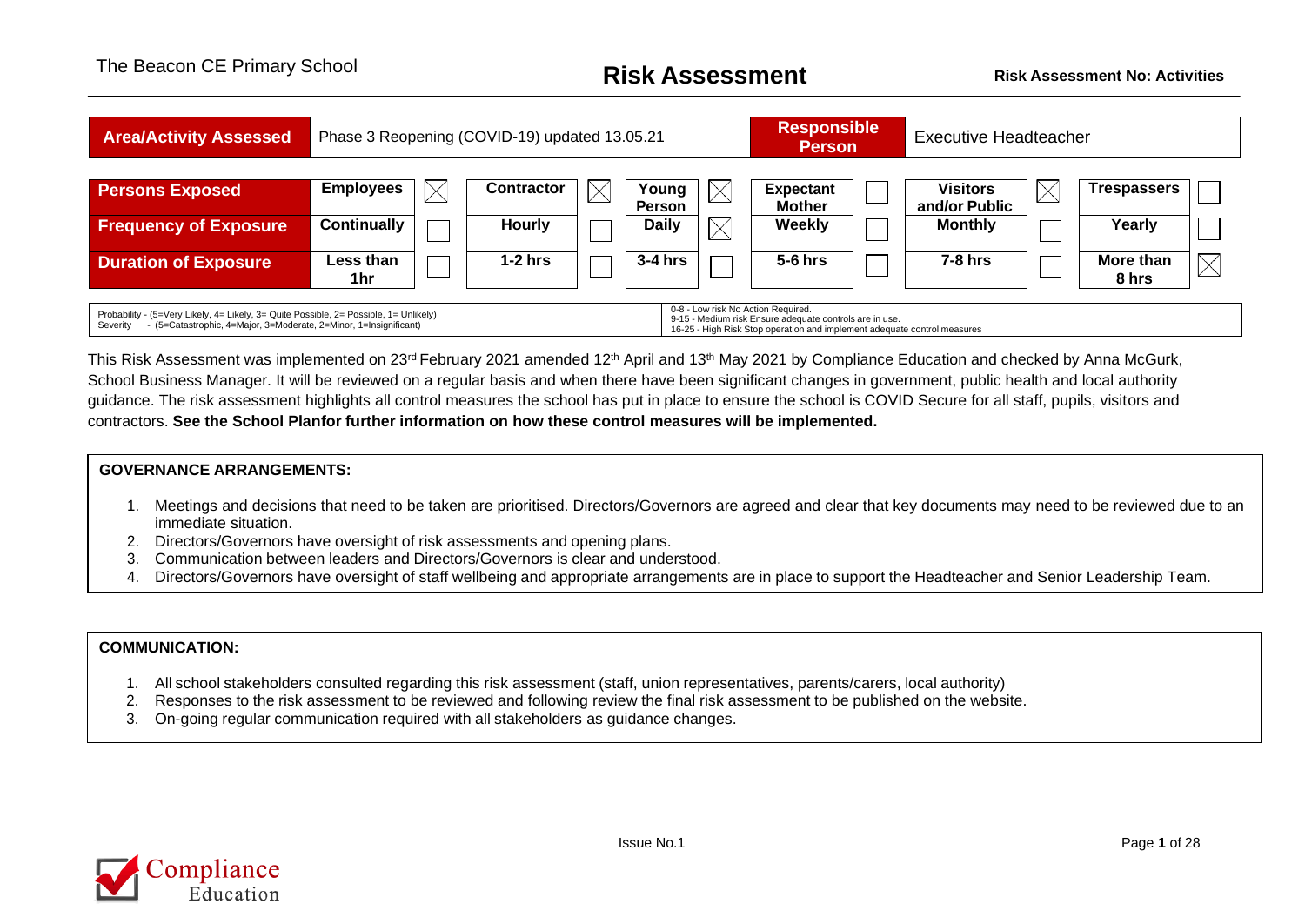|           |                                    | <b>Initial</b>  |                    |             |                                                                                                                                                                                                                                                                                                                                                                                                                                                                                                                                                                                                                                                                                                                                                                                                                                                                                                                                                                                                                                                                                                                                                                                                                                                                                                                                                                                                                                                                                                                                                                                            |                 | <b>Residual</b> |             |                 |  |
|-----------|------------------------------------|-----------------|--------------------|-------------|--------------------------------------------------------------------------------------------------------------------------------------------------------------------------------------------------------------------------------------------------------------------------------------------------------------------------------------------------------------------------------------------------------------------------------------------------------------------------------------------------------------------------------------------------------------------------------------------------------------------------------------------------------------------------------------------------------------------------------------------------------------------------------------------------------------------------------------------------------------------------------------------------------------------------------------------------------------------------------------------------------------------------------------------------------------------------------------------------------------------------------------------------------------------------------------------------------------------------------------------------------------------------------------------------------------------------------------------------------------------------------------------------------------------------------------------------------------------------------------------------------------------------------------------------------------------------------------------|-----------------|-----------------|-------------|-----------------|--|
| <b>No</b> | <b>Hazard</b>                      | <b>Severity</b> | <b>Probability</b> | <b>Risk</b> | <b>Existing Control Measures</b>                                                                                                                                                                                                                                                                                                                                                                                                                                                                                                                                                                                                                                                                                                                                                                                                                                                                                                                                                                                                                                                                                                                                                                                                                                                                                                                                                                                                                                                                                                                                                           | <b>Severity</b> | Probability     | <b>Risk</b> | <b>Controls</b> |  |
|           | School reopening<br>after lockdown | 4               | 3                  | 12          | Where necessary the building has been deep cleaned before<br>$\bullet$<br>reopening.<br>All staff are competent and instructed with regards to the<br>$\bullet$<br>procedures in place for the protection against infection from<br>Covid-19.<br>As part of the Governments guidelines<br>A home testing risk assessment has been produced.<br>Strict guidelines have been produced and will be implemented<br>by the school as far as reasonably practicable.<br>The child protection policy has been reviewed in line with<br>government guidance. (led by the designated safeguarding<br>lead)<br><b>Attendance</b><br>School attendance will be mandatory from 8th March 2021 with<br>the usual rules on school attendance applying.<br>A small number of staff and pupils will be unable to attend due<br>to public health advice.<br><b>School Uniform</b><br>School uniform will be worn by children attending school.<br>Uniforms do not need to be cleaned any more often than usual,<br>nor do they need to be cleaned using methods which are<br>different from normal.<br>Parents will be made aware, due to increased natural<br>$\bullet$<br>ventilation, that pupils should have adequate clothing.<br>Wrap around care and extra-curricular activity<br>Where wraparound care provision is taking place outdoors -<br>all children may access outdoor provision regardless of<br>circumstances.<br>Children that are eligible for free school meals and are<br>attending provision as part of the holiday activities and food<br>programme can attend without restriction. | 4               | $\mathfrak{D}$  | 8           |                 |  |

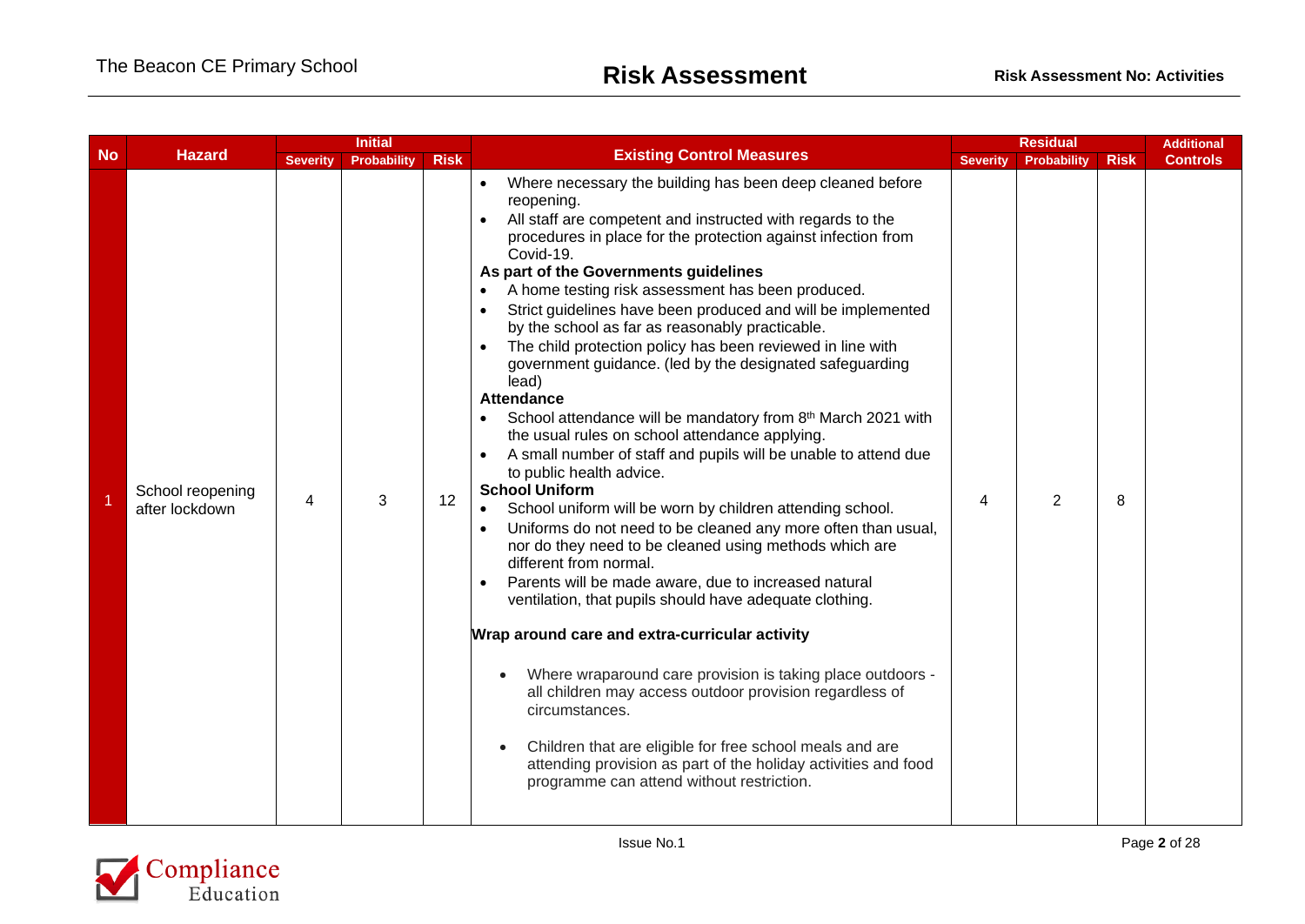| From the 12 <sup>th</sup> April, all parents may access wraparound and<br>extra-curricular provision, without any restrictions on the<br>reasons for which they may attend.                                                                                                       |  |
|-----------------------------------------------------------------------------------------------------------------------------------------------------------------------------------------------------------------------------------------------------------------------------------|--|
| We will continue to work closely with external wraparound<br>providers which to minimise mixing between children. We will<br>try and achieve this by taking measures such as trying to<br>keep pupils in the same contact group during the school day<br>or in consistent groups. |  |
| During indoor provision were it is not possible to group pupils<br>in the same contact group as they are in during the school<br>day, we will ensure, were possible to keep pupils in<br>consistent groups of no more than 15 and at least one staff<br>member.                   |  |
| With all outdoor sports and supervised activities for children without<br>restrictions on attendance, activities taking place outdoors can<br>happen in groups of any number. This is because the transmission<br>risk is lower outside.                                          |  |
| Wraparound and other extra-curricular activities for children, taking<br>place indoors, will be able to take place in groups of any number.<br>However, it remains important to continue to minimise mixing<br>between children, where possible and in consistent groups.         |  |
| <b>Contingency Plans</b><br>For individuals or groups of self-isolating pupils, remote<br>education plans are in place.<br>Online Safety and Acceptable Use Policies have been updated<br>for remote education and are in line with KCSIE2020.                                    |  |
|                                                                                                                                                                                                                                                                                   |  |

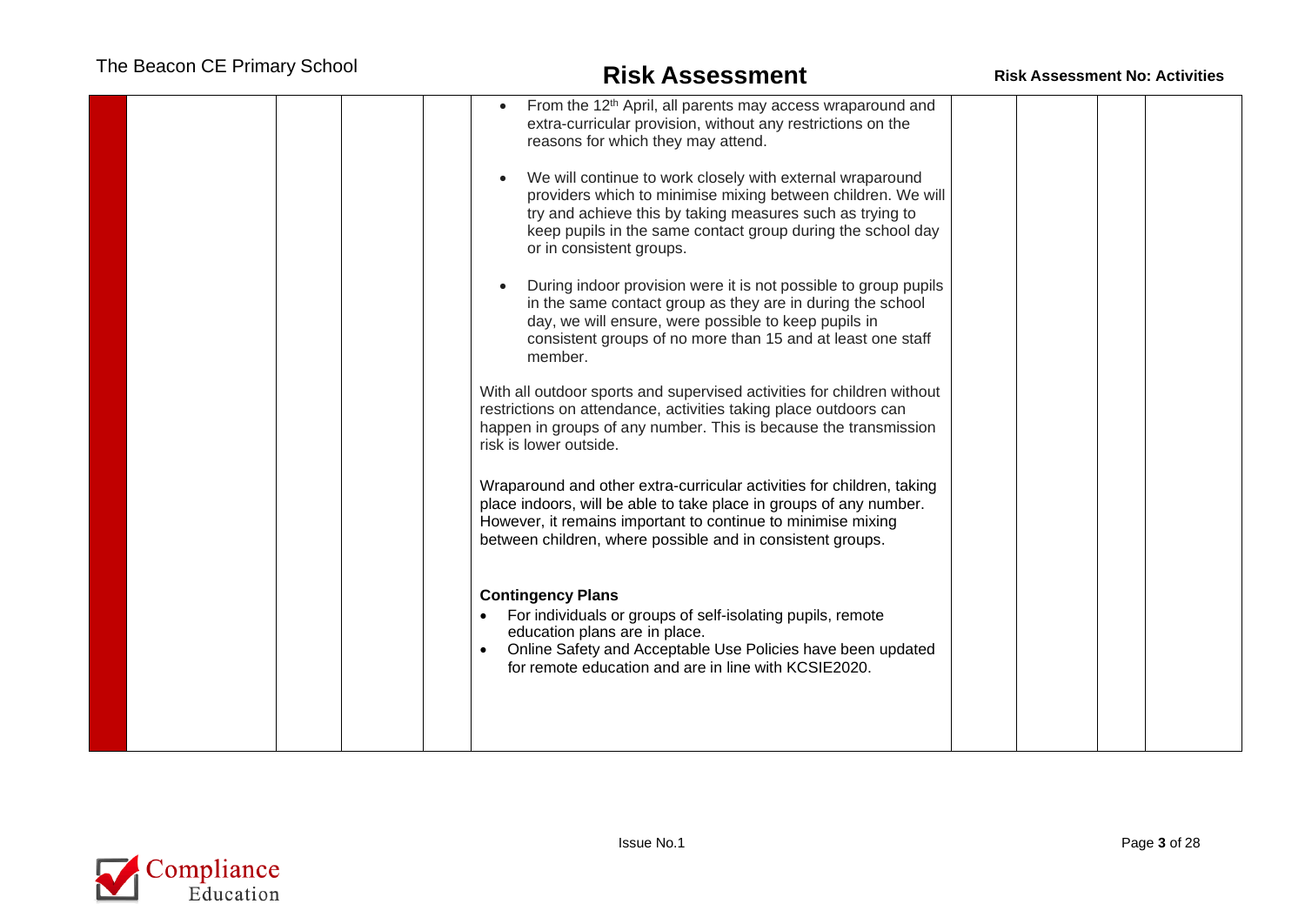| <b>Safeguarding, Child Protection and Behaviour</b><br>School has reviewed key policies and has COVID-19<br>addendums where required.<br>The designated safeguarding lead will co-ordinate multi-agency<br>working as required.<br><b>Ventilation</b><br>Adequate ventilation has been provided whilst pupils and staff<br>are on site.<br>Windows may be partially opened in conjunction with heating<br>systems to maintain a comfortable balance.<br><b>Testing</b><br>PCR tests are available via the gov website or via local testing<br>centres.<br>Households with primary school, secondary school and college<br>age children (including childcare and support bubbles) will be<br>able to test themselves twice every week from home. Tests to<br>be ordered and collected from local sites or administered<br>through workplace testing programmes. This also applies to<br>adults working with schools (eg bus drivers, after school club<br>staff).<br>Staff will be supplied with LFD test kits to self-swab and test<br>themselves twice a week at home and will report their result to<br>NHS Test and Trace as soon as the test is completed, this will<br>be either online or by telephone as indicated in the home test<br>kit. Staff will also share their result, whether void, positive or<br>negative, with their school to help with contact tracing.<br>Further guidance for staff can be found in the link below;<br>https://www.gov.uk/government/publications/coronavirus-covid-<br>19-asymptomatic-testing-for-staff-in-primary-schools-and-<br>nurseries/rapid-asymptomatic-coronavirus-covid-19-testing-for-<br>staff-in-primary-schools-school-based-nurseries-and-<br>maintained-nursery-schools |  |  |  |  |
|-----------------------------------------------------------------------------------------------------------------------------------------------------------------------------------------------------------------------------------------------------------------------------------------------------------------------------------------------------------------------------------------------------------------------------------------------------------------------------------------------------------------------------------------------------------------------------------------------------------------------------------------------------------------------------------------------------------------------------------------------------------------------------------------------------------------------------------------------------------------------------------------------------------------------------------------------------------------------------------------------------------------------------------------------------------------------------------------------------------------------------------------------------------------------------------------------------------------------------------------------------------------------------------------------------------------------------------------------------------------------------------------------------------------------------------------------------------------------------------------------------------------------------------------------------------------------------------------------------------------------------------------------------------------------------------------------------------------------------------|--|--|--|--|
|                                                                                                                                                                                                                                                                                                                                                                                                                                                                                                                                                                                                                                                                                                                                                                                                                                                                                                                                                                                                                                                                                                                                                                                                                                                                                                                                                                                                                                                                                                                                                                                                                                                                                                                                   |  |  |  |  |

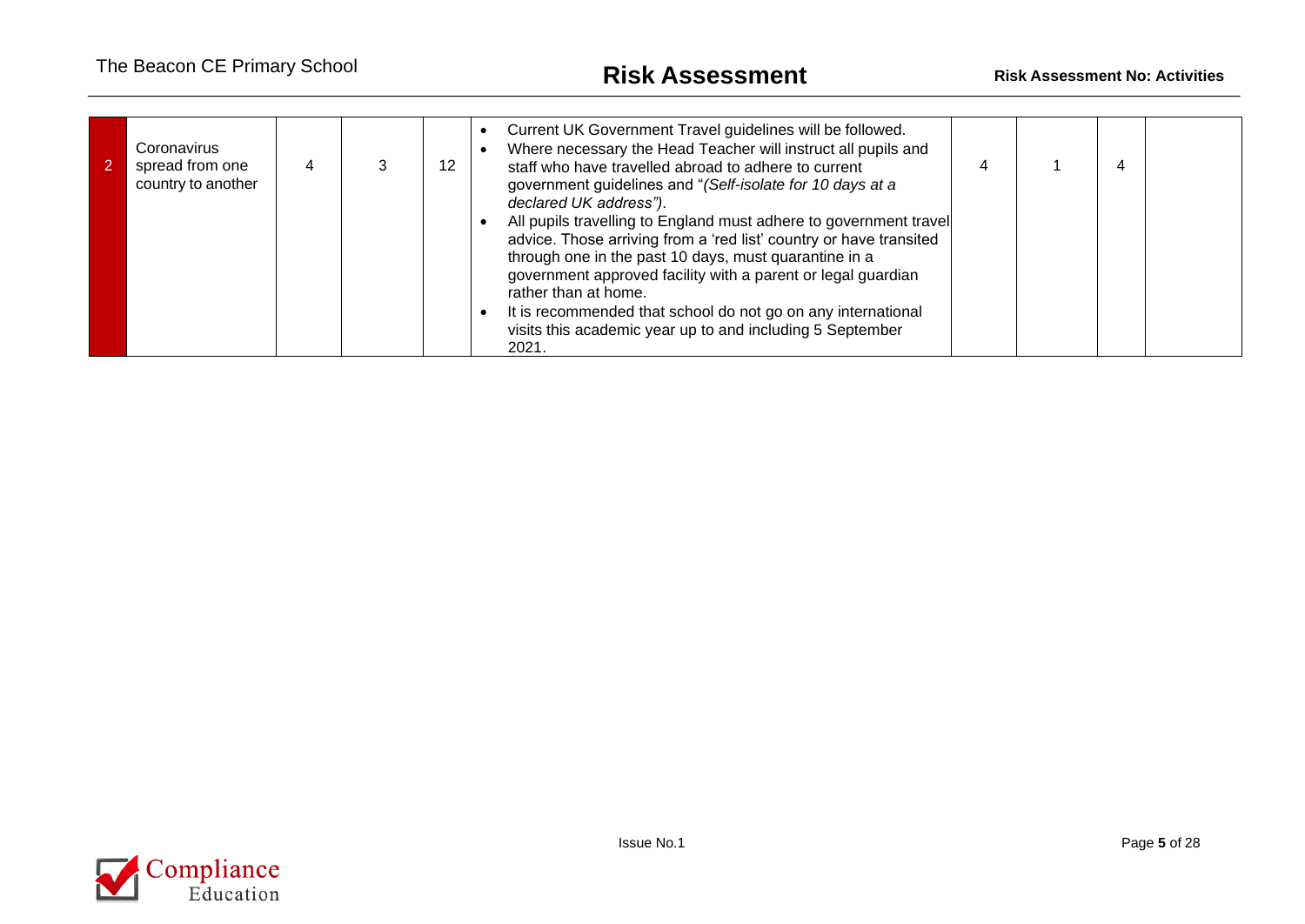| LDST has followed the current guidance (during national<br>restrictions) and agreed the following in relation to Pregnant                                                                                  |  |
|------------------------------------------------------------------------------------------------------------------------------------------------------------------------------------------------------------|--|
| staff:                                                                                                                                                                                                     |  |
| If the staff member is 28 weeks or more pregnant then<br>they should stay at home and work from there if possible.<br>If that is not possible, they should remain at home and will<br>receive full pay.    |  |
| For pregnant staff less than 28 weeks pregnant school will<br>undertake a specific risk assessment for the individual.<br>If adequate safeguards can be put in place the<br>individual can return to work. |  |
| If adequate safeguards cannot be put in place the<br>individual should work from home where possible.<br>If it is not possible to work from home, they should<br>remain at home and will receive full pay. |  |

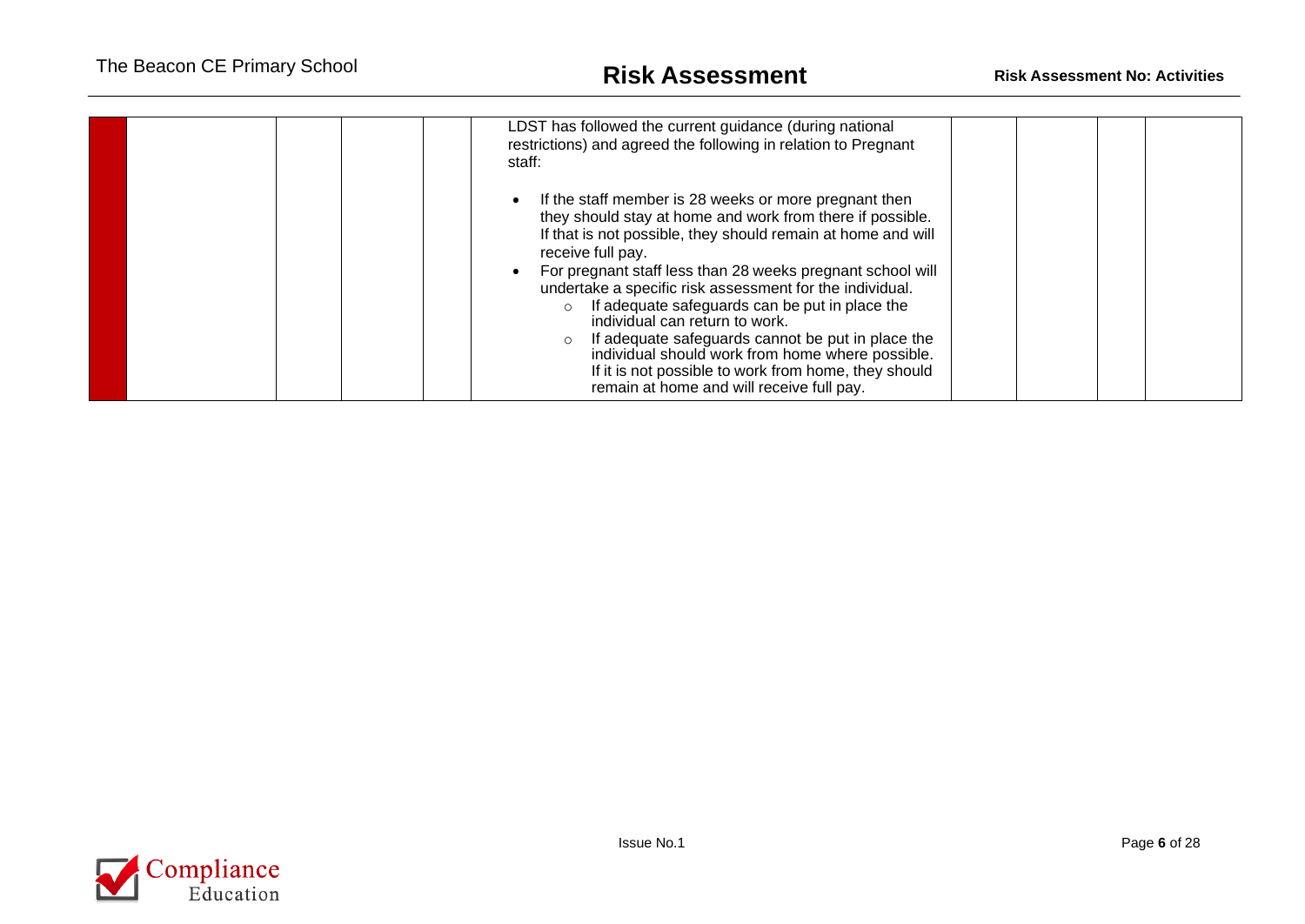|   | Staff and Pupils<br>showing signs or<br>confirmed of<br>having<br>Coronavirus<br>Or a member of<br>their household is<br>suspected or<br>confirmed with<br>having<br>Coronavirus<br>Or contacted<br>through the NHS<br><b>Test and Trace</b> | 4 | $\mathcal{P}$  | 8 | Staff and Pupils are instructed NOT to attend school if they or a<br>member of their household are displaying Coronavirus<br>symptoms or they have received notification from the NHS Test<br>and Trace to self-isolate as they have been in close contact<br>with someone.<br>Staff and Pupils are asked to follow the advice of the NHS/GP<br>and should self-isolate for 10 days.<br>Staff and Pupils will not attend school following the onset of<br>symptoms or the test date following a positive test with no<br>symptoms.<br>Upon instruction of the NHS/GP all persons and persons linked<br>to a person showing signs of coronavirus may be tested.<br>Staff have a legal obligation to adhere to NHS Test and Trace<br>self-isolation rules.<br>https://www.gov.uk/government/news/new-legal-duty-to-self-<br>isolate-comes-into-force-today<br>All Staff and Parents have a responsibility to inform the school<br>immediately of the result of the COVID-19 test<br>(Negative/Positive)<br>A staffing plan is in place to ensure safe staffing levels are<br>achievable, agreed established and monitored appropriate to<br>group sizes/ pupil needs and the activities required.<br>School will communicate the availability of Lateral Flow Testing<br>to all school users. | 4 | 4 |  |
|---|----------------------------------------------------------------------------------------------------------------------------------------------------------------------------------------------------------------------------------------------|---|----------------|---|---------------------------------------------------------------------------------------------------------------------------------------------------------------------------------------------------------------------------------------------------------------------------------------------------------------------------------------------------------------------------------------------------------------------------------------------------------------------------------------------------------------------------------------------------------------------------------------------------------------------------------------------------------------------------------------------------------------------------------------------------------------------------------------------------------------------------------------------------------------------------------------------------------------------------------------------------------------------------------------------------------------------------------------------------------------------------------------------------------------------------------------------------------------------------------------------------------------------------------------------------------------------------------------------|---|---|--|
| 5 | Lack of control<br>over                                                                                                                                                                                                                      | 4 | $\overline{2}$ | 8 | During school hours no contractor or visitor will be allowed onto<br>the school premises or into the school building without an<br>appointment or permission from the Head Teacher.                                                                                                                                                                                                                                                                                                                                                                                                                                                                                                                                                                                                                                                                                                                                                                                                                                                                                                                                                                                                                                                                                                         | 4 | 4 |  |

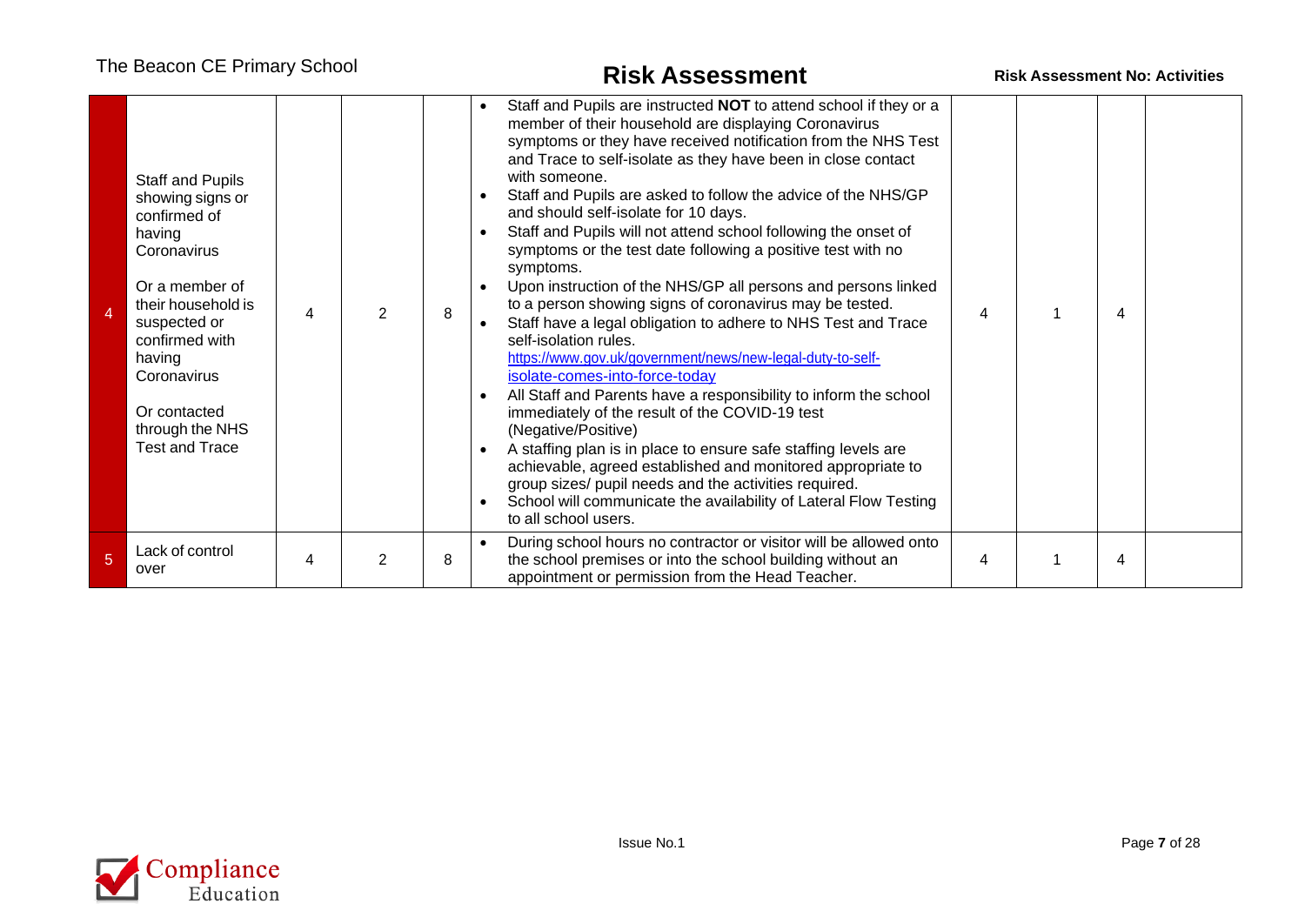| contractors/visitors<br>coming onto site | All contractors and visitors are instructed to report to the Main<br>school reception upon arrival.<br>All contractors and visitors will be instructed to adhere all social<br>distancing school rules.<br>All contractors and visitors are asked for verbal or written<br>evidence to confirm that:<br>a. I am at present not suffering from any symptoms or have<br>tested positive for coronavirus within the last 10 days.<br>b. No member of my household or support bubble are<br>displaying symptoms or have tested positive for coronavirus<br>within the last 10 days.<br>c. I have not travelled abroad to any country outside of the<br>'travel corridor' with in the last 10 days.<br>d. I have not been contacted by the NHS Test and Trace<br>service within the last 10 days.<br>The school reserves the right to deny access or request a<br>person to leave the school premises if the person was deemed<br>to be displaying coronavirus symptoms or being aggressive or<br>abusive to school staff.<br>Were possible, school will endeavour to ensure contractors and<br>visitors attend outside of normal school operating hours if safe<br>to do so.<br>The school will adopt a flexible approach to interviews, with<br>alternative options to face-to-face interviews offered where<br>possible.<br>Ofsted intends to resume its full programme of routine,<br>graded school inspections in September 2021. During the<br>summer term, Ofsted is restarting some onsite inspections |
|------------------------------------------|-----------------------------------------------------------------------------------------------------------------------------------------------------------------------------------------------------------------------------------------------------------------------------------------------------------------------------------------------------------------------------------------------------------------------------------------------------------------------------------------------------------------------------------------------------------------------------------------------------------------------------------------------------------------------------------------------------------------------------------------------------------------------------------------------------------------------------------------------------------------------------------------------------------------------------------------------------------------------------------------------------------------------------------------------------------------------------------------------------------------------------------------------------------------------------------------------------------------------------------------------------------------------------------------------------------------------------------------------------------------------------------------------------------------------------------------------------------------------------------------------------------|

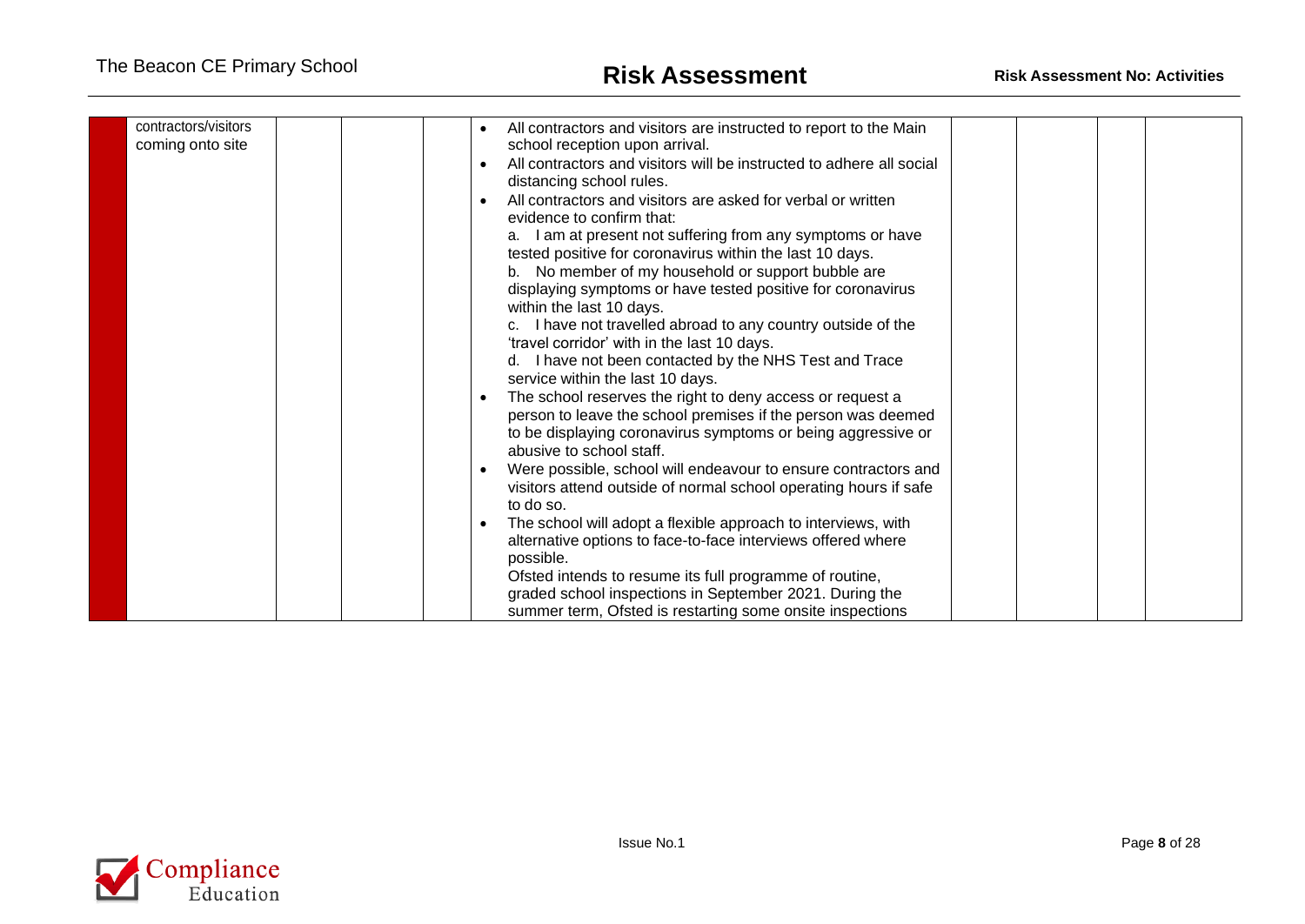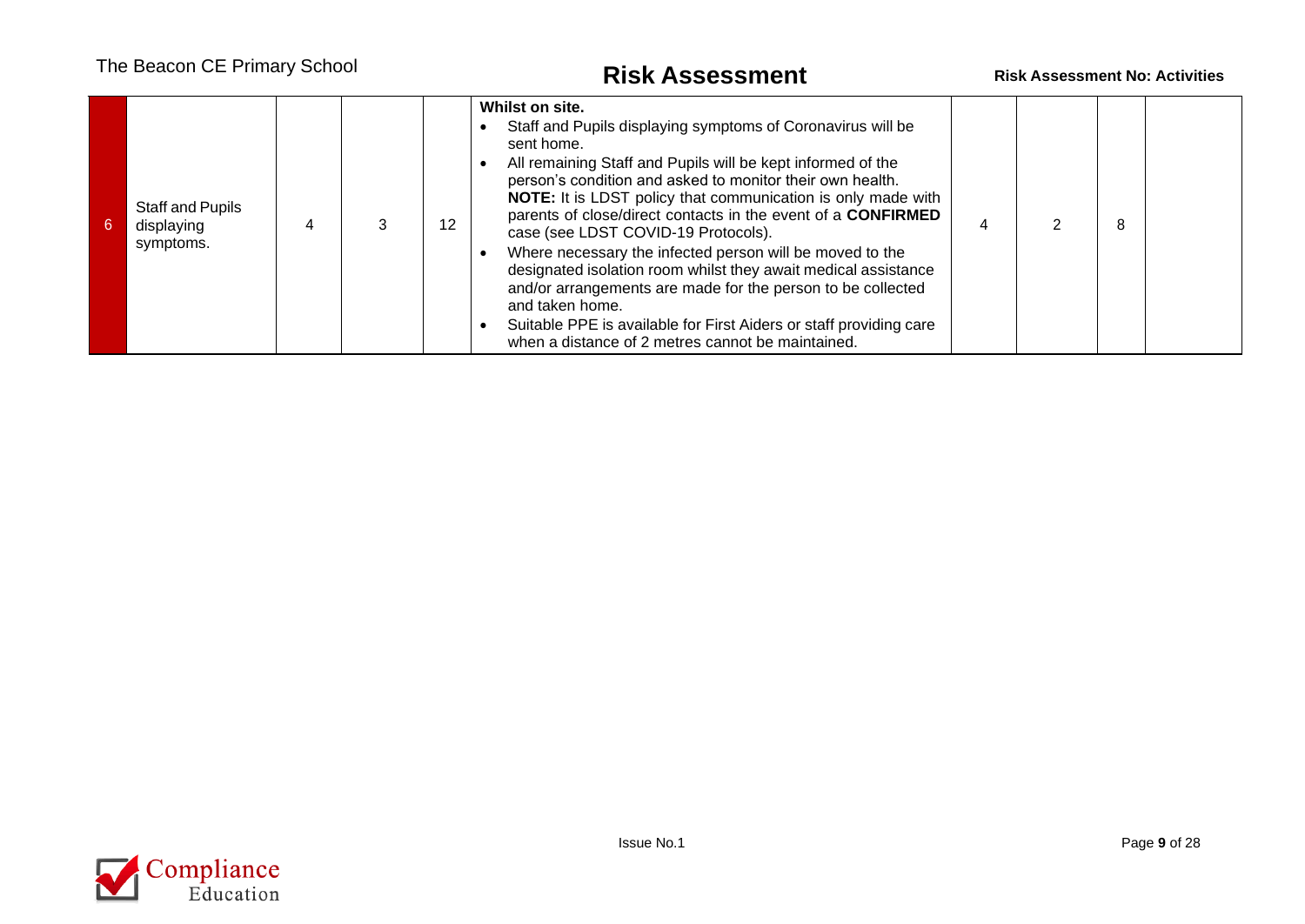| Staff and Pupils who have been in contact with the ill person<br>will wash their hands thoroughly for 20 seconds.<br>Upon instruction of the NHS/GP all persons showing signs of<br>$\bullet$<br>coronavirus will be tested.<br>All Staff and Pupils have a responsibility to inform the school<br>$\bullet$<br>immediately of the result of the COVID-19 test<br>(Negative/Positive)<br>A staffing plan is in place to ensure safe staffing levels are<br>$\bullet$<br>achievable, agreed, established and monitored appropriate to<br>group sizes/ pupil needs and the activities required.<br>A staff member who receives a positive lateral flow test result<br>should have this confirmed by taking a lab-evaluated test,<br>carrying out the actions/isolations as set out for suspected<br>cases.                                                                                                                                                                                                                                                                                                                                                                                                                                                   |  |
|------------------------------------------------------------------------------------------------------------------------------------------------------------------------------------------------------------------------------------------------------------------------------------------------------------------------------------------------------------------------------------------------------------------------------------------------------------------------------------------------------------------------------------------------------------------------------------------------------------------------------------------------------------------------------------------------------------------------------------------------------------------------------------------------------------------------------------------------------------------------------------------------------------------------------------------------------------------------------------------------------------------------------------------------------------------------------------------------------------------------------------------------------------------------------------------------------------------------------------------------------------|--|
| <b>Positive Result</b><br>The Head Teacher will report all positive cases of coronavirus<br>to the DfE Helpline Team on 0800 046 8687 option 1. This<br>Triage team will put you through to a team of advisers who will<br>inform you of what action is needed based on the latest public<br>health advice.<br>The Head Teacher will also notify Compliance Education and<br>School Governors/Trust/LA (as outlined in the LDST COVID-19<br>Protocols).<br>A Coronavirus Letter will be sent out to all Staff and Parents<br>$\bullet$<br>whose child has had contact with the ill person.<br>The school will work closely with the Triage Team and/or Local<br>$\bullet$<br>Health Protection Team and follow their advice, even if this<br>means sending large groups of staff and pupils home or the<br>complete closure of the school.<br>Where possible classrooms are secured and left for 48 to 72<br>hours before a DEEP CLEAN is carried out.<br>This will allow time for the virus to naturally die and will protect<br>the cleaning staff.<br>Due to the demand and therefore the delay of coronavirus<br>$\bullet$<br>testing results, the school may arrange to have all areas,<br>surfaces and equipment a symptomatic person has touched or |  |
| may have touched thoroughly cleaned and disinfected.<br>Follow the System of controls:                                                                                                                                                                                                                                                                                                                                                                                                                                                                                                                                                                                                                                                                                                                                                                                                                                                                                                                                                                                                                                                                                                                                                                     |  |

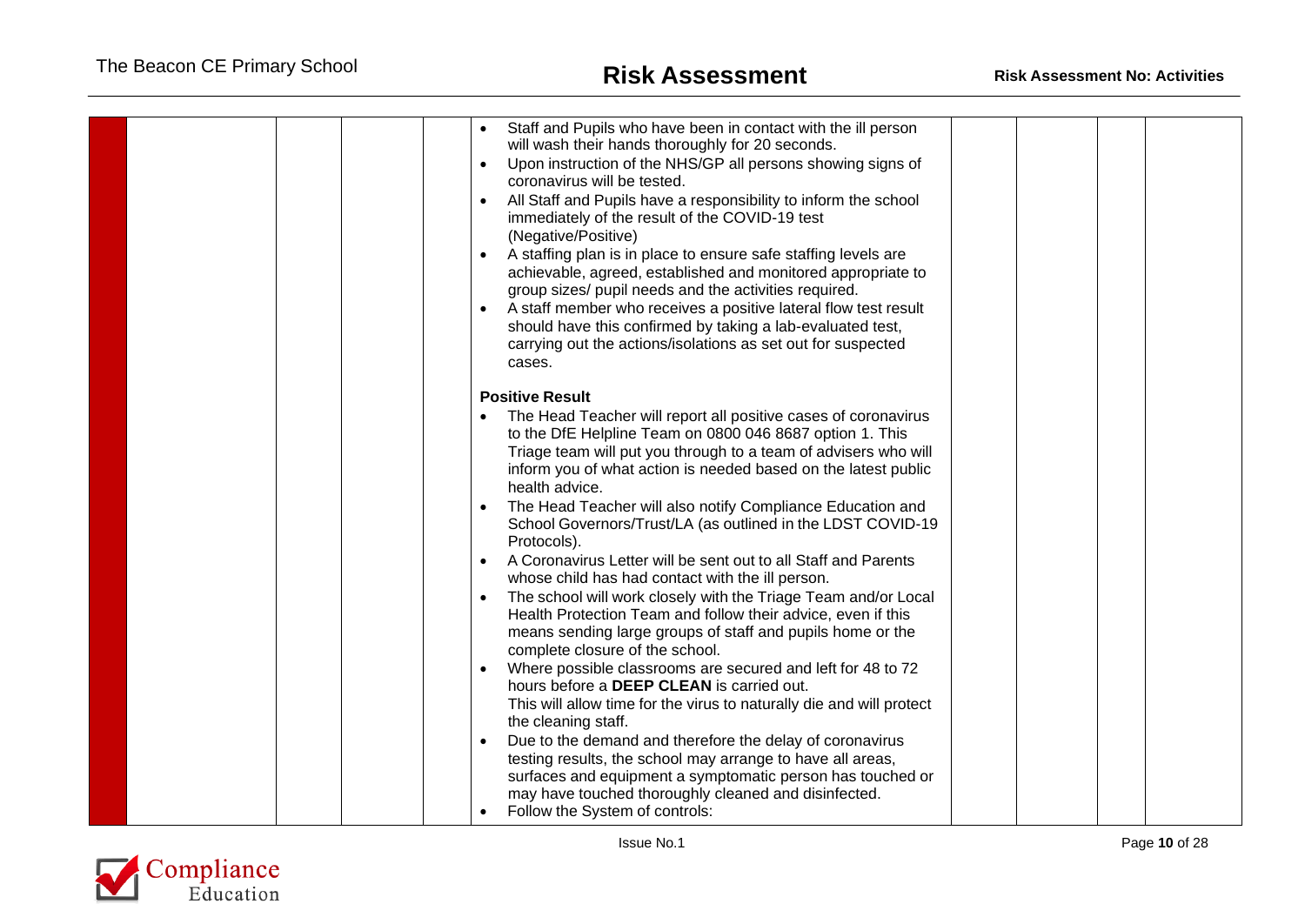|  | <b>Prevention</b><br>1) Minimise contact with individuals who are unwell by ensuring<br>that those who have coronavirus (COVID-19) symptoms, or<br>who have someone in their household who does, do not attend<br>school.<br>2) Where recommended, the use of face coverings in schools.<br>3) Clean hands thoroughly more often than usual.<br>4) Ensure good respiratory hygiene by promoting the 'catch it,<br>bin it, kill it' approach.<br>5) Introduce enhanced cleaning, including cleaning frequently<br>touched surfaces often, using standard products such as<br>detergents.<br>6) Minimise contact between individuals and maintain social<br>distancing wherever possible.<br>7) Where necessary, wear appropriate personal protective<br>equipment (PPE).<br>8) Always keeping occupied spaces well ventilated.<br>Numbers 1 to 5, and number 8, must be in place in all<br>schools, all the time.<br>Number 6 must be properly considered and schools must<br>put in place measures that suit their particular<br>circumstances.<br>Number 7 applies in specific circumstances.<br>Early detection of Coronavirus limits the risk of transmission.<br>Home Lateral Flow Tests are available and should be carried<br>out by staff twice a week.<br><b>Response to any infection</b><br>9) Engage with the NHS Test and Trace process.<br>10) Manage confirmed cases of coronavirus (COVID-19)<br>amongst the school community.<br>11) Contain any outbreak by following local health protection<br>team advice. |  |  |
|--|--------------------------------------------------------------------------------------------------------------------------------------------------------------------------------------------------------------------------------------------------------------------------------------------------------------------------------------------------------------------------------------------------------------------------------------------------------------------------------------------------------------------------------------------------------------------------------------------------------------------------------------------------------------------------------------------------------------------------------------------------------------------------------------------------------------------------------------------------------------------------------------------------------------------------------------------------------------------------------------------------------------------------------------------------------------------------------------------------------------------------------------------------------------------------------------------------------------------------------------------------------------------------------------------------------------------------------------------------------------------------------------------------------------------------------------------------------------------------------------------------------------------------------|--|--|
|  | Numbers 9 to 11 must be followed in every case where<br>they are relevant.                                                                                                                                                                                                                                                                                                                                                                                                                                                                                                                                                                                                                                                                                                                                                                                                                                                                                                                                                                                                                                                                                                                                                                                                                                                                                                                                                                                                                                                     |  |  |

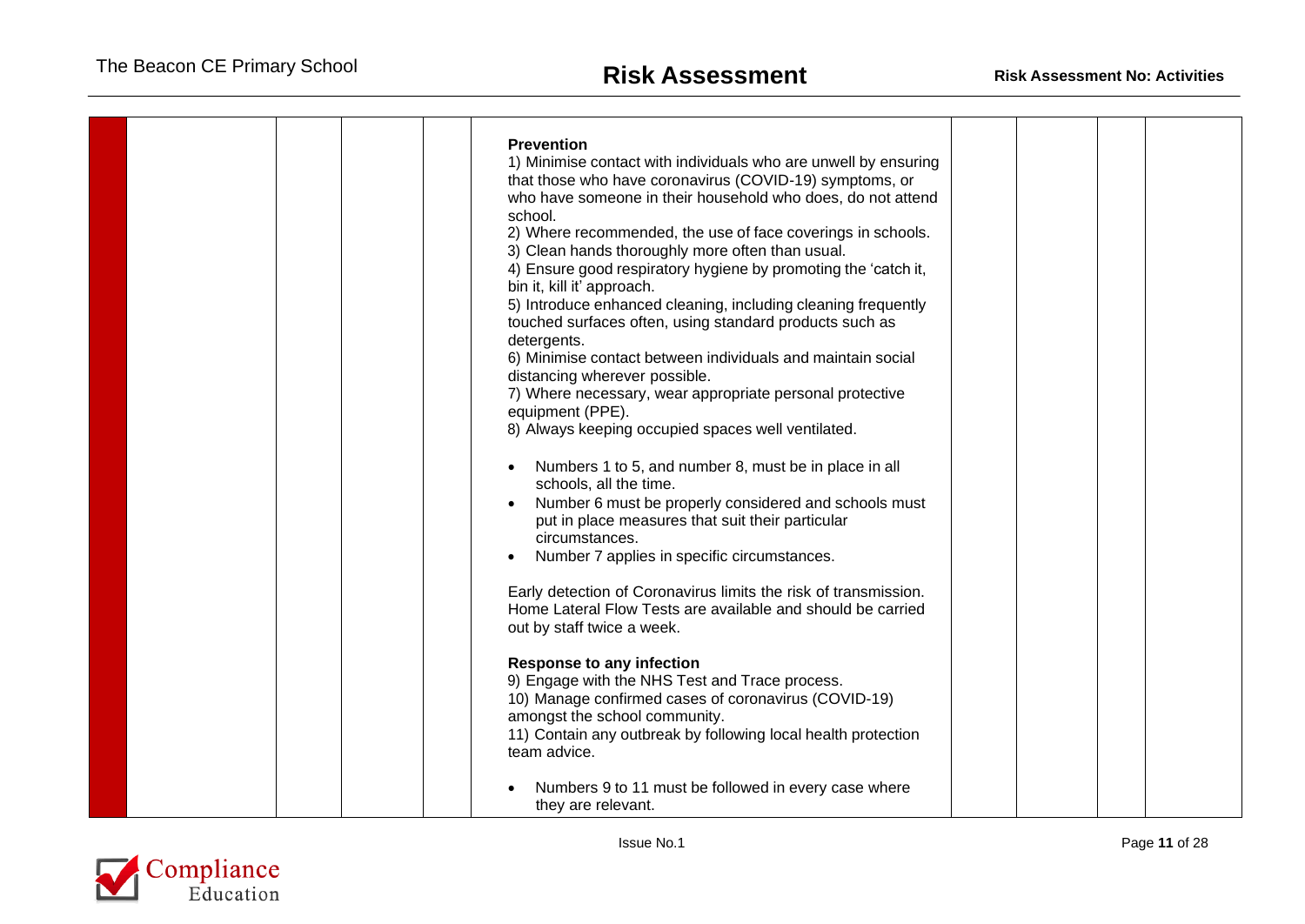| Unable to social<br>distance on public<br>transport | 4 | 3 | 12 | <b>Dedicated school transport</b><br>Staff and pupils are advised to practise social distancing.<br>Where possible pupils are grouped together on transport which<br>reflects the contact group or year group adopted by the school,<br>if this is not possible the same consistent bubble will be<br>grouped together each day.<br>Hands are sanitised upon boarding and/or/disembarking.<br>$\bullet$<br>The School vehicle is cleaned regularly.<br>Pupils are instructed to maintain an orderly queue and where<br>possible seated in order.<br>Ventilation will be maximised on school journeys i.e. opening<br>windows etc,<br><b>Public Transport</b><br>The use of public transport will be discouraged especially<br>during peak times.<br>All Staff and pupils 11yrs and over will wear a face<br>covering whilst on public transport.<br>The school has staggered start and end times to the school<br>$\bullet$<br>day to support journeys outside of peak times.<br>Parents, staff and pupils are encouraged to walk or cycle to<br>school where possible<br>Car Sharing or Parents picking pupils up<br>All Staff and pupils 11yrs and over will wear a face covering if<br>they are travelling with a person from another household.<br>Parents are responsible for the safety of their own children;<br>Parents will arrange all travel arrangements between<br>themselves.<br><b>Cycling</b><br>School has a secure bike shed on the premises for pupils and<br>a bike store located in the school car park for staff.<br>Any staff who may cycle to school should speak with the Head<br>Teacher about safely storing their bike. | 4 | 4 |  |
|-----------------------------------------------------|---|---|----|-----------------------------------------------------------------------------------------------------------------------------------------------------------------------------------------------------------------------------------------------------------------------------------------------------------------------------------------------------------------------------------------------------------------------------------------------------------------------------------------------------------------------------------------------------------------------------------------------------------------------------------------------------------------------------------------------------------------------------------------------------------------------------------------------------------------------------------------------------------------------------------------------------------------------------------------------------------------------------------------------------------------------------------------------------------------------------------------------------------------------------------------------------------------------------------------------------------------------------------------------------------------------------------------------------------------------------------------------------------------------------------------------------------------------------------------------------------------------------------------------------------------------------------------------------------------------------------------------------------------------------------------------------|---|---|--|
|                                                     |   |   |    |                                                                                                                                                                                                                                                                                                                                                                                                                                                                                                                                                                                                                                                                                                                                                                                                                                                                                                                                                                                                                                                                                                                                                                                                                                                                                                                                                                                                                                                                                                                                                                                                                                                     |   |   |  |
|                                                     |   |   |    | Training for removing face coverings.<br>The school will provide safe instruction to all Staff and pupils on<br>the importance of wearing a face covering and how to put it on<br>and remove safely.                                                                                                                                                                                                                                                                                                                                                                                                                                                                                                                                                                                                                                                                                                                                                                                                                                                                                                                                                                                                                                                                                                                                                                                                                                                                                                                                                                                                                                                |   |   |  |

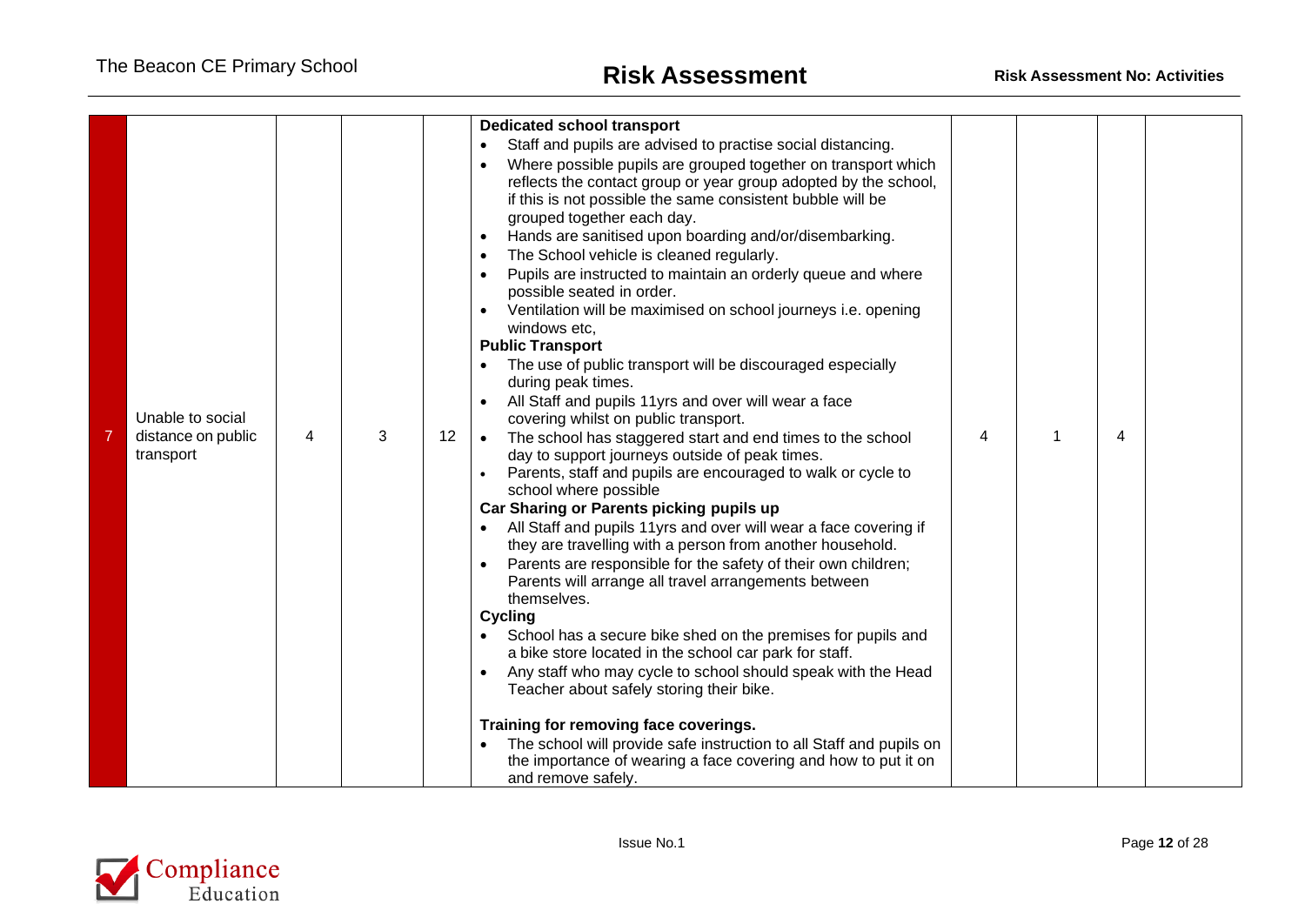# The Beacon CE Primary School **Risk Assessment Risk Assessment No: Activities**

|  | Unable to social<br>distance when<br>administering first<br>aid |  |  |  |  | The school will ensure an adequate number of First Aiders<br>(First Aid at Work, Emergency First Aid) are always available.<br>There must be a paediatric first aid trained member of staff on<br>site at all times when children are present. |  |  |  |  |
|--|-----------------------------------------------------------------|--|--|--|--|------------------------------------------------------------------------------------------------------------------------------------------------------------------------------------------------------------------------------------------------|--|--|--|--|
|--|-----------------------------------------------------------------|--|--|--|--|------------------------------------------------------------------------------------------------------------------------------------------------------------------------------------------------------------------------------------------------|--|--|--|--|

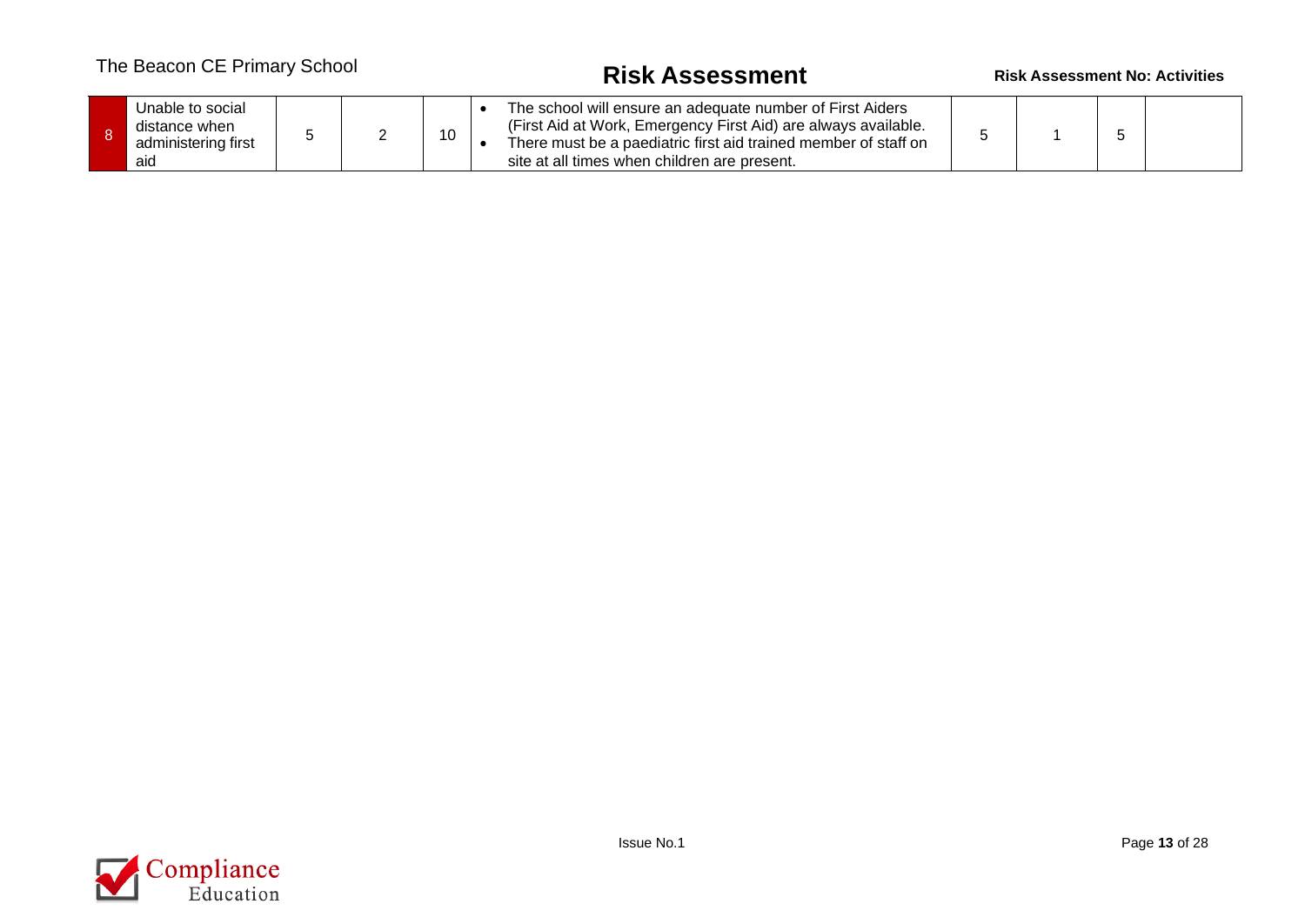|    |                                                     |   |                |    | The school will ensure staff requalification dates have not<br>lapsed, the validity of current certificates can be extended to 31<br>March 2021 at the latest. This applies to certificates which<br>expired on or after 1 October 2020.<br>The school will ensure all First Aiders receive refresher training<br>$\bullet$<br>to ensure they are:<br>Aware of the risks to themselves and others when<br>$\circ$<br>approaching a casualty and the risk of cross contamination.<br>Aware of the importance to keep themselves safe (wear<br>$\circ$<br>PPE, hand washing, CRP safety) etc.<br>Aware of the importance to keep up to date with relevant<br><b>First Aid Advice</b><br>Aware of their own capabilities<br>$\circ$<br>https://www.sja.org.uk/get-advice/first-aid-advice/covid-19-<br>advice-for-first-aiders/<br><b>RIDDOR</b><br>The school will work closely with the Local Health Protection<br>$\bullet$<br>Team and follow their advice.<br>The school will contact Compliance Education/Trust/LA<br>$\bullet$<br>immediately to report any confirmed Coronavirus cases or<br>serious injuries as it may be necessary to file an HSE RIDDOR<br>report. |   |    |   |  |
|----|-----------------------------------------------------|---|----------------|----|----------------------------------------------------------------------------------------------------------------------------------------------------------------------------------------------------------------------------------------------------------------------------------------------------------------------------------------------------------------------------------------------------------------------------------------------------------------------------------------------------------------------------------------------------------------------------------------------------------------------------------------------------------------------------------------------------------------------------------------------------------------------------------------------------------------------------------------------------------------------------------------------------------------------------------------------------------------------------------------------------------------------------------------------------------------------------------------------------------------------------------------------------------------------------|---|----|---|--|
| -9 | Unable to social<br>distance during an<br>emergency | 5 | $\overline{2}$ | 10 | COVID-19 fire procedures have been implemented which takes<br>into account social distancing and will be explained to all staff<br>members before the school reopens to pupils.<br>Regular fire evacuation drills are practised termly as a<br>$\bullet$<br>minimum.<br>All staff members receive fire awareness training at regular<br>$\bullet$<br>intervals.                                                                                                                                                                                                                                                                                                                                                                                                                                                                                                                                                                                                                                                                                                                                                                                                            | 5 |    | 5 |  |
| 10 | Persons not<br>following Social<br>Distancing rules | 4 | 3              | 12 | School has a clear policy on the expectations of pupil<br>behaviour with consequences for poor behaviour and<br>deliberate rule breaking<br>Staff and pupils repeatedly disobeying the rules will be<br>$\bullet$<br>managed immediately.<br>https://www.gov.uk/government/publications/behaviour-and-discipline-<br>in-schools<br>The School will do everything possible to minimise contacts<br>and mixing while delivering a broad and balanced curriculum.                                                                                                                                                                                                                                                                                                                                                                                                                                                                                                                                                                                                                                                                                                             | 4 | -1 | 4 |  |

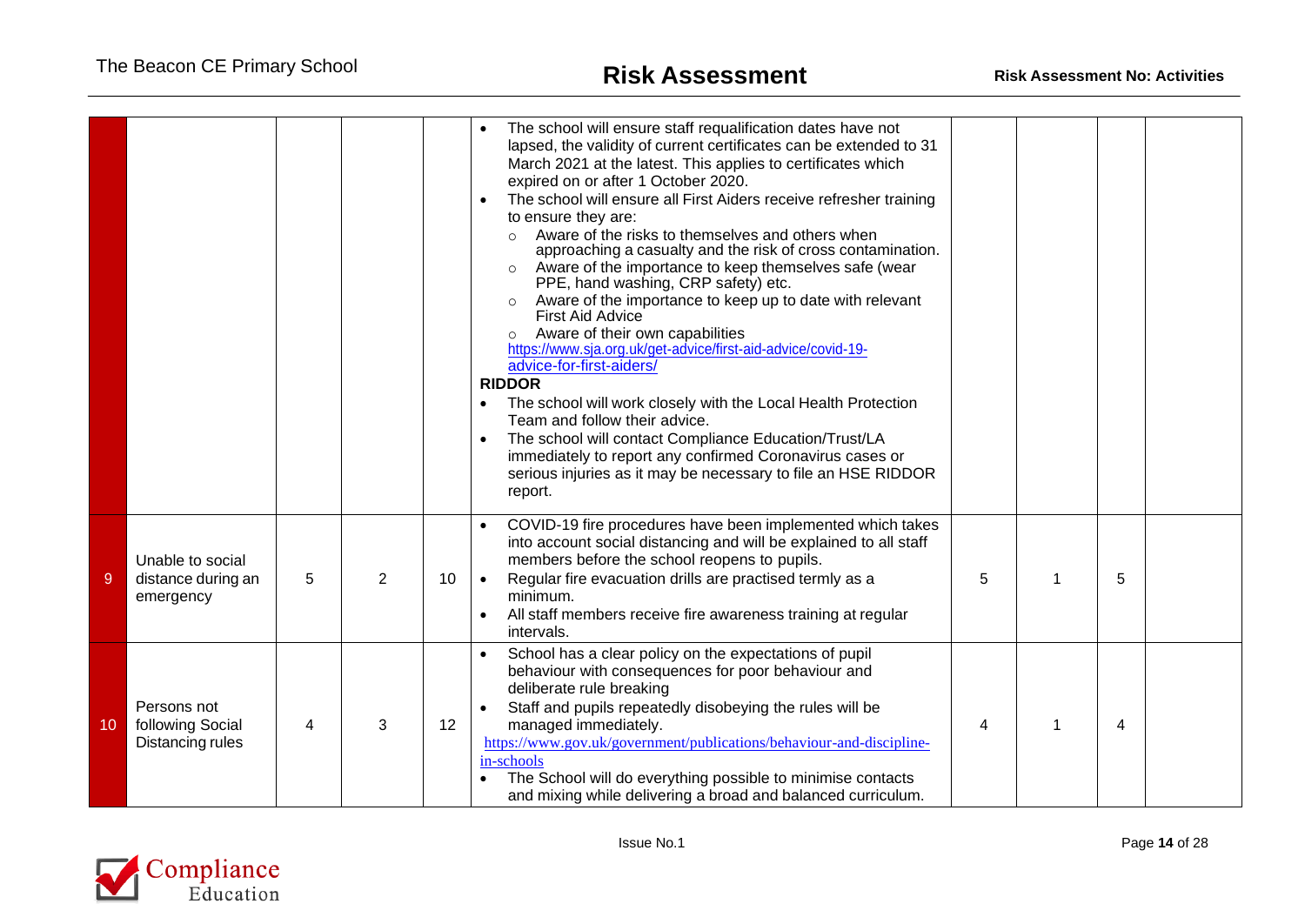|    |                                                                          |   |   |    | All staff and pupils are instructed in the importance of<br>minimising contact and practising social distancing where<br>possible.<br>This includes etc:<br>Following all temporary alterations to the school's routine<br>$\circ$<br>and procedures that have been implemented by the Head<br>Teacher and SMT/SLT to protect both staff and pupils.<br>The school timetable has been adjusted to factor in the<br>$\circ$<br>need to stagger access/egress, breaks, lunch etc in order<br>to reduce movement around the building.<br>Where possible staff and pupils will refrain from having<br>$\circ$<br>close face to face contact with another person.<br>Staff are instructed to socially distance at all times from<br>$\circ$<br>pupils and other members of staff.<br>Staff and pupils are discouraged from gathering in large<br>$\circ$<br>close groups.<br>Staff and pupils are instructed to keep to the left-hand side<br>$\circ$<br>of the corridor and stairs whilst walking around site.<br>Face coverings will be used by staff in classrooms where<br>$\circ$<br>possible. Staff and visitors in communal areas must also<br>wear face coverings.<br>The Head Teacher reserves the right to agree to or ask<br>$\circ$<br>staff and/or visitors to wear a face covering whilst in school |   |   |  |
|----|--------------------------------------------------------------------------|---|---|----|--------------------------------------------------------------------------------------------------------------------------------------------------------------------------------------------------------------------------------------------------------------------------------------------------------------------------------------------------------------------------------------------------------------------------------------------------------------------------------------------------------------------------------------------------------------------------------------------------------------------------------------------------------------------------------------------------------------------------------------------------------------------------------------------------------------------------------------------------------------------------------------------------------------------------------------------------------------------------------------------------------------------------------------------------------------------------------------------------------------------------------------------------------------------------------------------------------------------------------------------------------------------------------------------------------------|---|---|--|
| 11 | <b>Lack of Social</b><br>Distancing around<br>site and in<br>classrooms. | 4 | 3 | 12 | where social distancing is not possible.<br>The Head Teacher together with their SMT/SLT have put together<br>a school plan which details all the processes and procedures the<br>school have put in place to ensure a COVID-Secure and Safe<br>Environment for all staff, pupils and visitors.<br><b>Outside the classroom:</b><br>Starts and finish times are staggered to reduce the amount of<br>students arriving or leaving at any one time<br>Regular correspondence is sent to parents / guardians<br>reminding them not to gather at the school gates or to come<br>into school without an appointment.<br>Where possible pupils will access their contact groups directly.<br>A robust system for dropping off and picking up of pupils has<br>been implemented.<br>Contact groups are kept apart, avoiding large gatherings such<br>as assemblies or collective worship with more than one contact<br>group.                                                                                                                                                                                                                                                                                                                                                                                      | 4 | 4 |  |

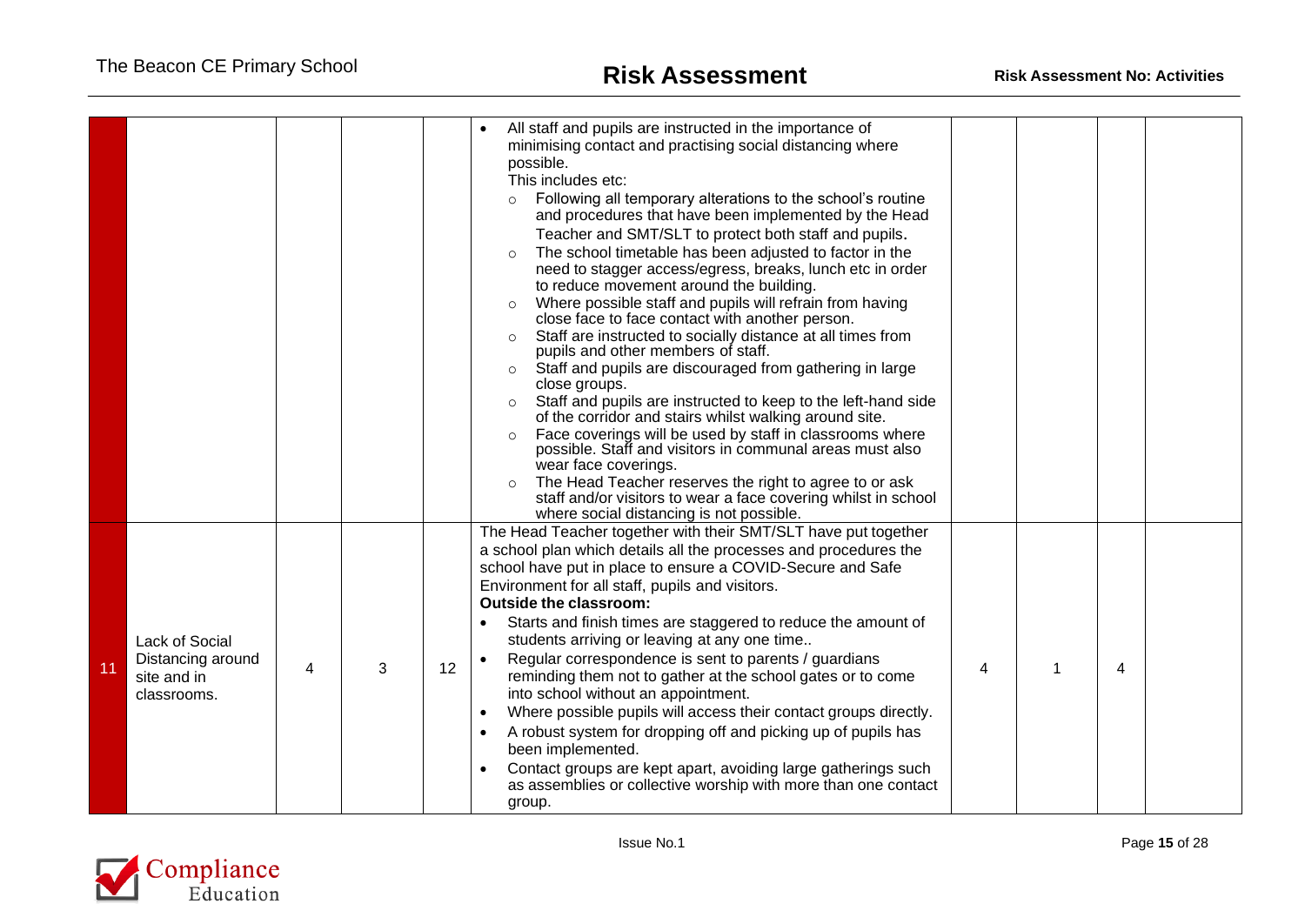| School meals are served in the hall on a contact group rota<br>basis, all tables and chairs are cleaned before the next contact<br>group is due. Children in Year 5 and Year 6 will have their<br>lunch in their classroom.<br>Movement along corridors is kept to a minimum.<br>The school has assessed and have put measures in place<br>which avoids pupils moving from one contact group to another<br>and ensures where possible pupils do not need to move<br>through another contact group to get to the toilet.<br>All outside areas have been assessed and where possible<br>each contact group has been designated its own outside area,<br>where this is not possible a bubble/pod rota has been put in<br>place<br>Face coverings will be used by staff in classrooms where<br>possible. Staff and visitors in communal areas must also wear<br>face coverings.<br>In early years settings, there is no change to the existing<br>position. It is not mandatory for staff and visitors to wear face<br>coverings.<br>The use of the school staff room is minimised and alternative<br>arrangements have been made for staff breaks.<br>Safe wearing of face coverings requires cleaning of hands |  |
|--------------------------------------------------------------------------------------------------------------------------------------------------------------------------------------------------------------------------------------------------------------------------------------------------------------------------------------------------------------------------------------------------------------------------------------------------------------------------------------------------------------------------------------------------------------------------------------------------------------------------------------------------------------------------------------------------------------------------------------------------------------------------------------------------------------------------------------------------------------------------------------------------------------------------------------------------------------------------------------------------------------------------------------------------------------------------------------------------------------------------------------------------------------------------------------------------------------|--|
| before and after touching - including to remove or put them on<br>- and the safe storage of them in individual, sealable plastic<br>bags between use. Where a face covering becomes damp, it<br>should not be worn and the face covering should be replaced<br>carefully. Pupils must be instructed not to touch the front of<br>their face covering during use or when removing it and they<br>must dispose of temporary face coverings in a 'black bag'<br>waste bin (not recycling bin) or place reusable face coverings<br>in a plastic bag they can take home with them, and then wash<br>their hands again before heading to their classroom (pupils in<br>primary schools do not typically need face coverings but if they<br>have arrived with a face covering (eg car sharing) the safe<br>wearing/removal would then apply)<br>Within the contact group<br>In order to reduce the risk of transmission all pupils are kept in                                                                                                                                                                                                                                                                      |  |
| consistent groups                                                                                                                                                                                                                                                                                                                                                                                                                                                                                                                                                                                                                                                                                                                                                                                                                                                                                                                                                                                                                                                                                                                                                                                            |  |

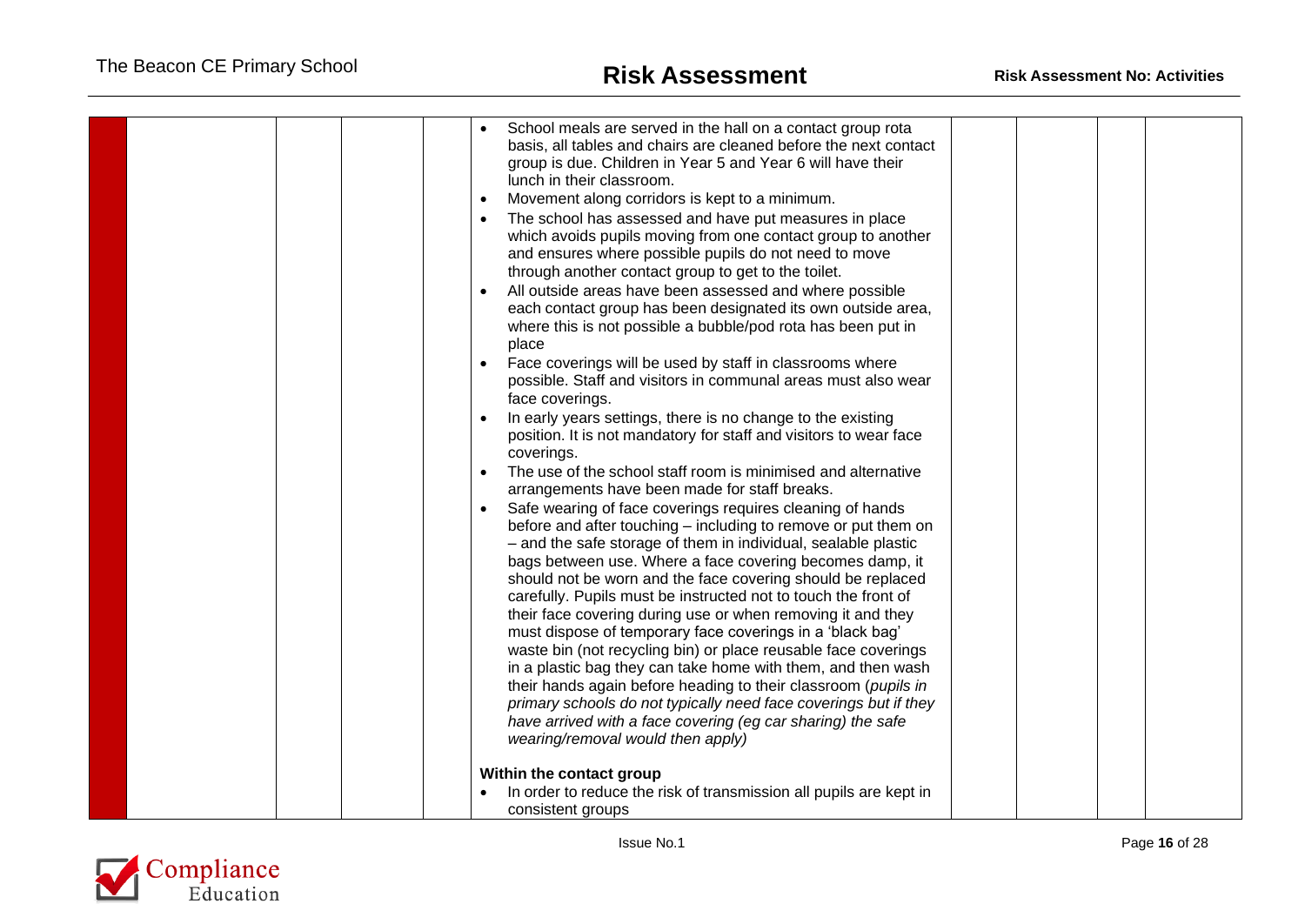|  | Pupils who are old enough, are seated at forward facing desks,<br>laid out side by side.<br>Older pupils are encouraged to keep their distance.<br>$\bullet$<br>Teachers are situated at the front of the class in their own<br>designated teaching zone, so that as far as reasonably<br>practicable teachers can maintain a social distance (2 metres)<br>Teachers where possible will adapt teaching and caring styles<br>to minimise face-to-face contact.<br>Teachers who operate across different class contact groups in<br>order to facilitate the delivery of the school timetable are<br>instructed on the importance of maintaining a distance between<br>the children in each bubble and other staff.<br>Where social distancing cannot be maintained the risk is<br>reduced by keeping children in smaller class sizes and staff<br>avoiding face-to-face contact<br>Any unnecessary furniture has been removed from classrooms.<br>The ventilation in each room has been assessed, where<br>necessary air conditioning units have been set to fresh air<br>intake only, windows and non-fire doors are opened.<br>Rooms where ventilation is poor have been assessed<br>separately and are only used to conduct short, small group<br>intervention sessions.<br>Adequate heating is provided to ensure comfort levels are<br>maintained particularly in occupied spaces.<br>Each pupil is allocated their own pens, pencils etc.<br>All learning resources that are shared between contact groups<br>are cleaned or where possible placed in isolation for 48-72<br>hours before cleaned and used by another contact group<br>When it is deemed vital to our pupils learning, we will introduce<br>a homework and reading book timetable that will take into<br>consideration the risk of cross contamination between home<br>and school. All books and homework brought back into school |  |
|--|---------------------------------------------------------------------------------------------------------------------------------------------------------------------------------------------------------------------------------------------------------------------------------------------------------------------------------------------------------------------------------------------------------------------------------------------------------------------------------------------------------------------------------------------------------------------------------------------------------------------------------------------------------------------------------------------------------------------------------------------------------------------------------------------------------------------------------------------------------------------------------------------------------------------------------------------------------------------------------------------------------------------------------------------------------------------------------------------------------------------------------------------------------------------------------------------------------------------------------------------------------------------------------------------------------------------------------------------------------------------------------------------------------------------------------------------------------------------------------------------------------------------------------------------------------------------------------------------------------------------------------------------------------------------------------------------------------------------------------------------------------------------------------------------------------------------------------------------------------------------------------------------------------|--|
|  | for marking are placed in isolation for 48-72 hours before being<br>marked by the teacher.<br>Pupils and teachers can take books and other shared<br>resources home, although only if deemed necessary. Any<br>resources taken home will be cleaned thoroughly or<br>quarantined for 48-72 hrs.                                                                                                                                                                                                                                                                                                                                                                                                                                                                                                                                                                                                                                                                                                                                                                                                                                                                                                                                                                                                                                                                                                                                                                                                                                                                                                                                                                                                                                                                                                                                                                                                         |  |

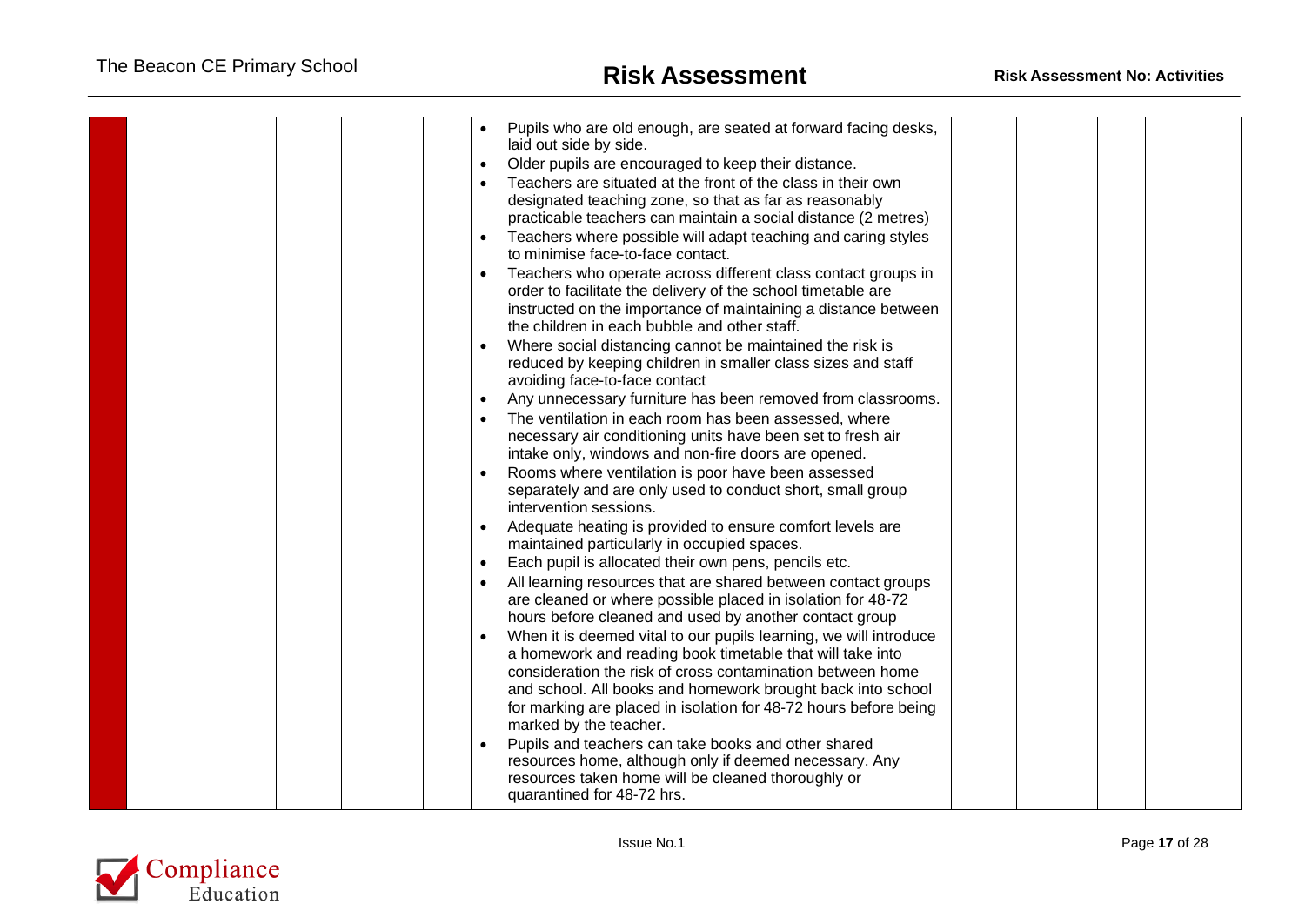|  |  | Supervised toothbrushing programmes may be re-established<br>within settings using the dry brushing method. The wet<br>brushing model is not recommended because it is considered<br>more likely to risk droplet and contact transmission and offers<br>no additional benefit to oral health over dry toothbrushing. For<br>information on the cleaning and storage of toothbrushes and<br>storage systems (see the guidance for supervised<br>toothbrushing programmes in early years and school settings.).<br><b>Early Years Foundation Stage</b><br>All soft furnishings, hard to clean equipment and excess<br>$\bullet$<br>furniture has been removed from the area to enable the ease of<br>cleaning and to provide more space to aid social distancing.<br>Paediatric First Aider is in attendance.<br>$\bullet$<br>EYFS Staff to child ratios are adhered to.<br>All essential professionals such as social workers, speech and<br>language therapists or counsellors, or professional EHC<br>support workers only attend if they need to and visits are kept<br>to a minimum.<br>All nonessential external providers that are not directly required<br>$\bullet$<br>for children's health and wellbeing, have been suspended.<br><b>Nappy or Pad Changing</b><br>Parents/carers are requested to ensure their child has a clean<br>$\bullet$<br>new nappy/pad on when they arrive at school. This is to<br>minimise the number of nappy/pad changes throughout the<br>day.<br>Where possible staff are to stand side-on when changing<br>$\bullet$<br>nappies/pads and to wipe away from themselves.<br>Suitable personal protective equipment is available (minimum<br>$\bullet$<br>of disposable apron and gloves as standard practice)<br>Fluid resistant type IIR surgical mask Only if you suspect the<br>$\bullet$ |  |  |
|--|--|------------------------------------------------------------------------------------------------------------------------------------------------------------------------------------------------------------------------------------------------------------------------------------------------------------------------------------------------------------------------------------------------------------------------------------------------------------------------------------------------------------------------------------------------------------------------------------------------------------------------------------------------------------------------------------------------------------------------------------------------------------------------------------------------------------------------------------------------------------------------------------------------------------------------------------------------------------------------------------------------------------------------------------------------------------------------------------------------------------------------------------------------------------------------------------------------------------------------------------------------------------------------------------------------------------------------------------------------------------------------------------------------------------------------------------------------------------------------------------------------------------------------------------------------------------------------------------------------------------------------------------------------------------------------------------------------------------------------------------------------------------------------------------------------------------------------------------|--|--|
|  |  |                                                                                                                                                                                                                                                                                                                                                                                                                                                                                                                                                                                                                                                                                                                                                                                                                                                                                                                                                                                                                                                                                                                                                                                                                                                                                                                                                                                                                                                                                                                                                                                                                                                                                                                                                                                                                                    |  |  |
|  |  |                                                                                                                                                                                                                                                                                                                                                                                                                                                                                                                                                                                                                                                                                                                                                                                                                                                                                                                                                                                                                                                                                                                                                                                                                                                                                                                                                                                                                                                                                                                                                                                                                                                                                                                                                                                                                                    |  |  |
|  |  | child may have coronavirus as you will be within the 2 metres<br>social distancing rule.                                                                                                                                                                                                                                                                                                                                                                                                                                                                                                                                                                                                                                                                                                                                                                                                                                                                                                                                                                                                                                                                                                                                                                                                                                                                                                                                                                                                                                                                                                                                                                                                                                                                                                                                           |  |  |
|  |  | Once used all PPE is disposed of together with the nappy and<br>$\bullet$<br>doubled bagged into foot pedal lidded bin.                                                                                                                                                                                                                                                                                                                                                                                                                                                                                                                                                                                                                                                                                                                                                                                                                                                                                                                                                                                                                                                                                                                                                                                                                                                                                                                                                                                                                                                                                                                                                                                                                                                                                                            |  |  |
|  |  | Hands are washed before and after each nappy/pad change.<br>$\bullet$<br>Handwashing facilities are available i.e. hot water, soap, hand                                                                                                                                                                                                                                                                                                                                                                                                                                                                                                                                                                                                                                                                                                                                                                                                                                                                                                                                                                                                                                                                                                                                                                                                                                                                                                                                                                                                                                                                                                                                                                                                                                                                                           |  |  |
|  |  | sanitiser, paper towels etc.                                                                                                                                                                                                                                                                                                                                                                                                                                                                                                                                                                                                                                                                                                                                                                                                                                                                                                                                                                                                                                                                                                                                                                                                                                                                                                                                                                                                                                                                                                                                                                                                                                                                                                                                                                                                       |  |  |

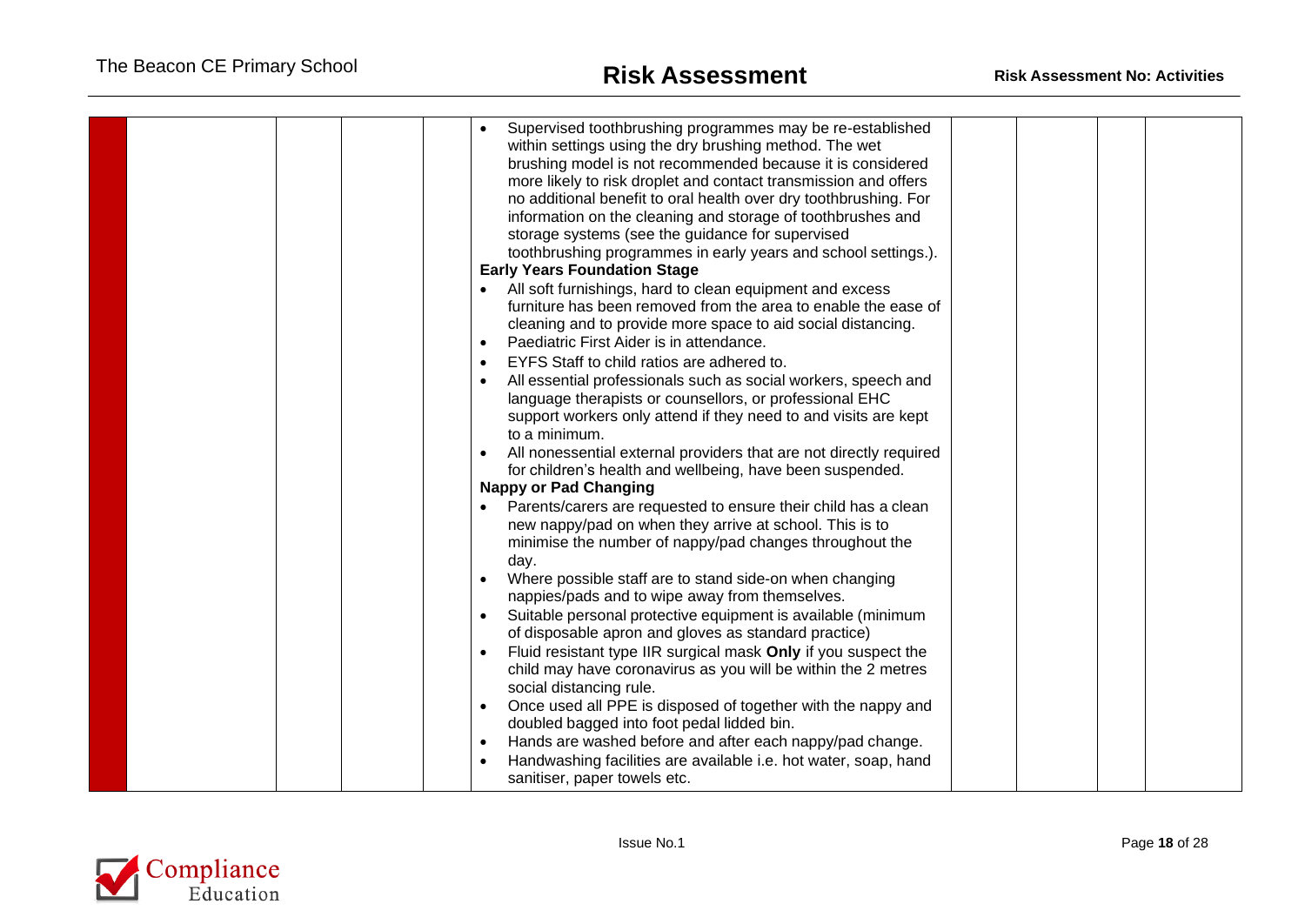|  | Pregnant staff or staff with a low immune system must take<br>care and use the precautions available when dealing with<br>bodily fluids.<br>Where possible potty training should be implemented<br>$\bullet$<br><b>Caretaker and Cleaners/Cleaning Contractors</b><br>Ensure all predetermined routes are clearly sign-<br>posted/marked.<br>Fire Risk Assessment completed in accordance with the<br>Regulatory Reform (Fire Safety) Order 2005.<br>All alarm and emergency lighting systems are maintained by<br>appointed competent contractor.<br>Protective screening is erect where required.<br>$\bullet$<br>All unnecessary furniture is removed and stored safety.<br>All internal ventilation symptoms are checked to ensure they<br>comply with current guidance and are maintained.<br>The school will manage contractors to ensure all works carried<br>out do not have an impact on the staff and pupil's health.<br>The Site Manager/Caretaker/Cleaners will ensure that there<br>are adequate supplies of tissues, soap, hot water, paper towels<br>and that bins are emptied regularly.<br>The Site Manager/Caretaker/Cleaners will ensure alcohol<br>(>60%) hand sanitiser/gel is made available to the whole<br>school for more hygienic hand washing.<br>The Infectious Control cleaning routine is implemented for both<br>general daily cleaning and the deep cleaning of the school.<br>Rota's are implemented or adapted to ensure the school is<br>cleaned and maintained regularly throughout the day<br>All cleaning product, handwashing/drying, hand sanitizer and<br>PPE stock levels are maintained.<br>All Material Safety Data Sheets (MSDS) and COSHH Risk<br>Assessments are obtained for all cleaning products used.<br>Will ensure they use and dilute the cleaning products as per<br>the product information sheet and/or the MSDS and COSHH<br>risk assessment.<br>Vending machines are wiped down regularly (this includes<br>frequently touched water coolers/dispensers and similar in the<br>staff room and other areas in school) |  |  |  |
|--|--------------------------------------------------------------------------------------------------------------------------------------------------------------------------------------------------------------------------------------------------------------------------------------------------------------------------------------------------------------------------------------------------------------------------------------------------------------------------------------------------------------------------------------------------------------------------------------------------------------------------------------------------------------------------------------------------------------------------------------------------------------------------------------------------------------------------------------------------------------------------------------------------------------------------------------------------------------------------------------------------------------------------------------------------------------------------------------------------------------------------------------------------------------------------------------------------------------------------------------------------------------------------------------------------------------------------------------------------------------------------------------------------------------------------------------------------------------------------------------------------------------------------------------------------------------------------------------------------------------------------------------------------------------------------------------------------------------------------------------------------------------------------------------------------------------------------------------------------------------------------------------------------------------------------------------------------------------------------------------------------------------------------------------------------------------------------------|--|--|--|

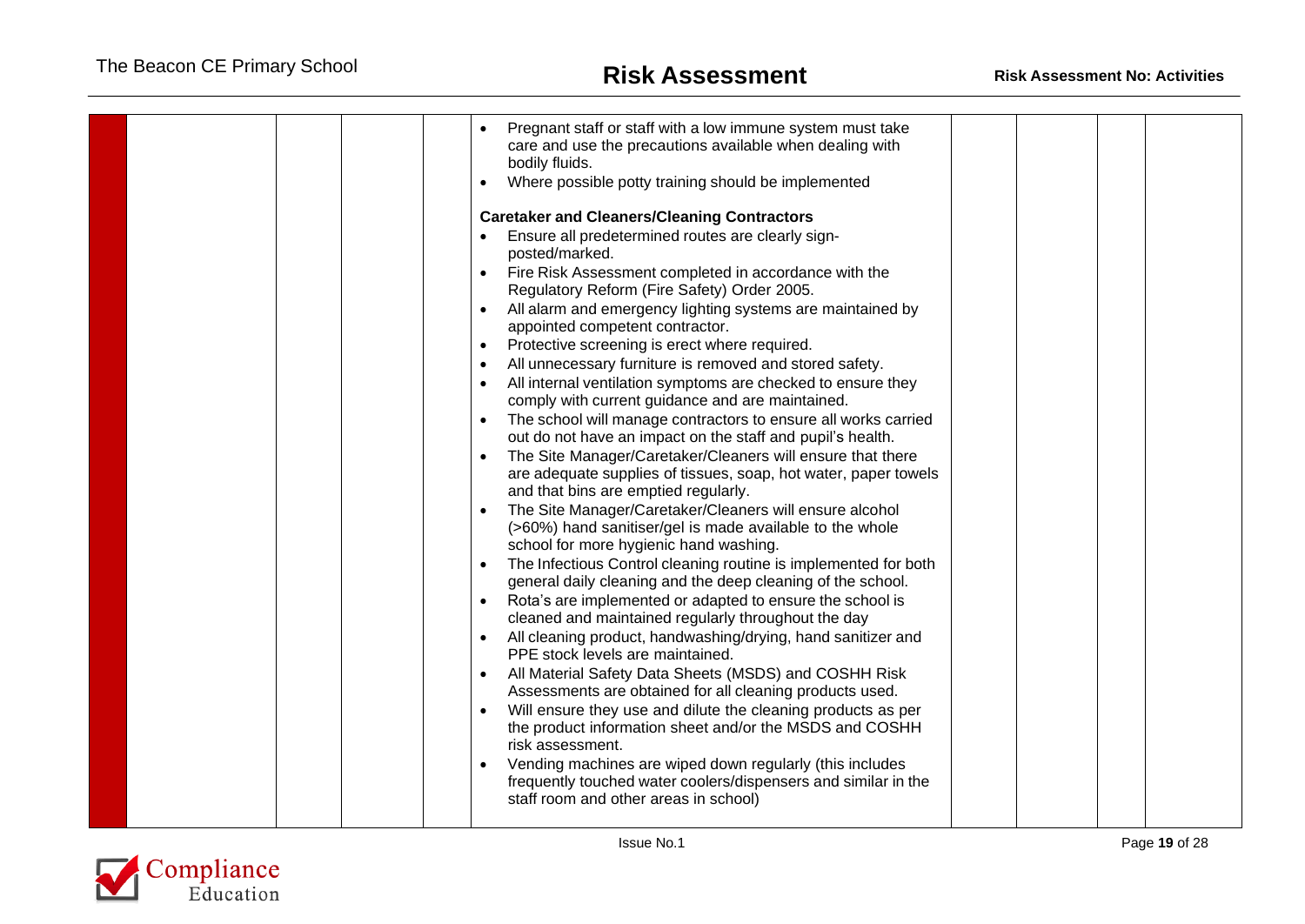|  |  |           | <b>Catering Manager/Kitchen Supervisor/Contractor</b>                              |  |  |
|--|--|-----------|------------------------------------------------------------------------------------|--|--|
|  |  |           | https://www.gov.uk/government/publications/covid-19-guidance-for-                  |  |  |
|  |  |           | food-businesses/guidance-for-food-businesses-on-coronavirus-                       |  |  |
|  |  |           | covid-19                                                                           |  |  |
|  |  |           | The Catering Manager/Kitchen Supervisor/Contractor will                            |  |  |
|  |  |           | ensure relevant staff have Food Hygiene Certificates or other                      |  |  |
|  |  |           | training in Food Handling.                                                         |  |  |
|  |  |           | The catering staff will ensure all stored food that requires                       |  |  |
|  |  |           | refrigeration, is covered and dated within a refrigerator, at a                    |  |  |
|  |  |           | temperature of 5°C or below.                                                       |  |  |
|  |  |           | The catering staff will ensure food is bought from reputable                       |  |  |
|  |  |           | sources and used by recommended date.                                              |  |  |
|  |  | $\bullet$ | The Catering staff will ensure personal hygiene and                                |  |  |
|  |  |           | handwashing is maintained.                                                         |  |  |
|  |  |           | The Catering Manager/Kitchen Supervisor/Contractor will                            |  |  |
|  |  |           | adjust the kitchen cleaning rota and routine to ensure the                         |  |  |
|  |  |           | kitchen is cleaned thoroughly throughout the day.                                  |  |  |
|  |  |           | The catering staff will clean and disinfect food storage and<br>preparation areas. |  |  |
|  |  |           | The catering staff will ensure a clean uniform is worn each day.                   |  |  |
|  |  |           | The Catering Manager/Kitchen Supervisor/Contractor will                            |  |  |
|  |  |           | ensure PPE is worn when preparing and serving food (gloves,                        |  |  |
|  |  |           | hair net/hat, apron)                                                               |  |  |
|  |  |           | The Catering Manager/Kitchen Supervisor/Contractor will                            |  |  |
|  |  |           | review their menu to reduce the number of catering staff in the                    |  |  |
|  |  |           | kitchen at any one time.                                                           |  |  |
|  |  |           | The Catering Manager/Kitchen Supervisor/Contractor will plan                       |  |  |
|  |  |           | their meals to reflect the equipment needed and its location.                      |  |  |
|  |  | $\bullet$ | The Catering Manager/Kitchen Supervisor/Contractor will look                       |  |  |
|  |  |           | at ways to protect staff whilst serving.                                           |  |  |
|  |  |           | Screens have been erected where necessary.                                         |  |  |
|  |  |           | Contactless payments are implemented.                                              |  |  |
|  |  |           | <b>Library Department</b>                                                          |  |  |
|  |  |           | The School will keep abreast of all current guidelines in relation                 |  |  |
|  |  |           | to library safety.                                                                 |  |  |
|  |  |           | The school will review the staff rota so social distancing is                      |  |  |
|  |  |           | maintained.                                                                        |  |  |
|  |  |           | The school will review the collection and return books process.                    |  |  |

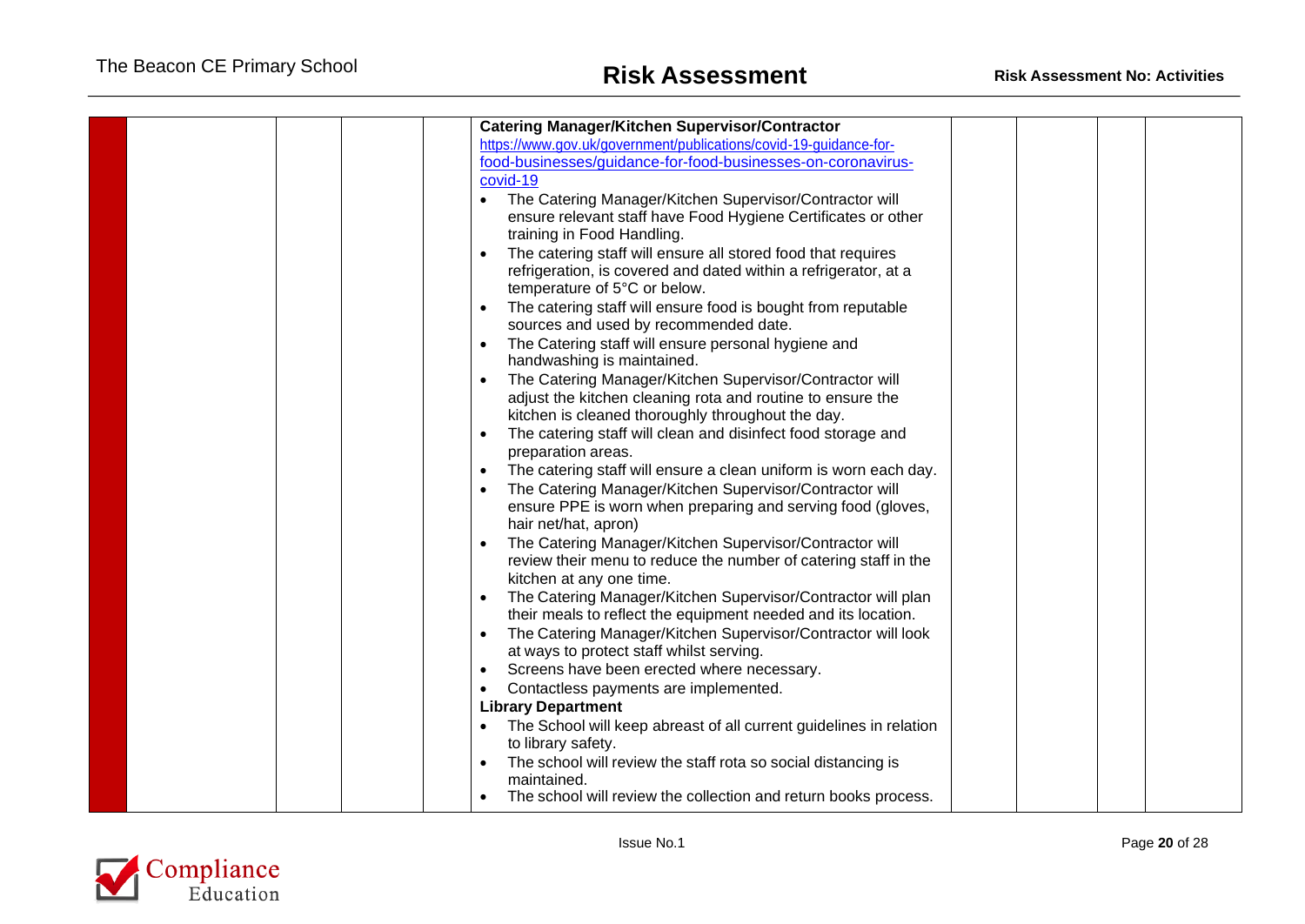|  | The school will monitor and manage the number of<br>individualsin the library at any one time.<br>Rooms are well ventilated.                                                                                                                                                                                                                                                                                                                                                                                                                                                                                                                                                                                                                                                                                                                                                                                                                         |  |
|--|------------------------------------------------------------------------------------------------------------------------------------------------------------------------------------------------------------------------------------------------------------------------------------------------------------------------------------------------------------------------------------------------------------------------------------------------------------------------------------------------------------------------------------------------------------------------------------------------------------------------------------------------------------------------------------------------------------------------------------------------------------------------------------------------------------------------------------------------------------------------------------------------------------------------------------------------------|--|
|  | <b>DRAMA. MUSIC etc</b><br>The Head Teacher will keep abreast of all current<br>$\bullet$<br>guidelines inrelation to specialist subjects.<br>All existing lesson risk assessments will be<br>reviewed andadjusted with coronavirus in mind.<br>Staff will keep their distance from pupils and other<br>staff asmuch as possible (ideally 2metres)<br>Group numbers will be limited to allow for social<br>$\bullet$<br>distancing, group activity and movement.<br>The School will continue providing organised music,<br>dance anddrama as part of the curriculum in line with<br>government guidance.<br>The school will not host any performances with an<br>$\bullet$<br>audience. The recording of performances will be<br>considered (if performances are to be shared via the<br>school website, socialmedia etc, school will need to<br>ensure the necessary parental consent is in place – this<br>is a data protection/GDPR requirement). |  |
|  | <b>Playing Outdoors</b><br>Playing instruments and singing in groups will take place<br>outdoors wherever possible. If indoors, the teacher will<br>limit the numbers in relation to the space.<br><b>Playing Indoors</b><br>If indoors, the teacher will limit the numbers in relation to<br>the space.<br>Background music will be managed so staff and pupils do                                                                                                                                                                                                                                                                                                                                                                                                                                                                                                                                                                                  |  |
|  | not need to raise their voices unduly.<br>Playing indoors will be undertaken in a room with as much<br>space as possible.<br>When planning an indoor or outdoor face-to-face<br>performance in front of a live audience, the school will<br>follow the latest advice in the working safely during COVID-<br>19 in the performing arts guidance, which provides details                                                                                                                                                                                                                                                                                                                                                                                                                                                                                                                                                                               |  |

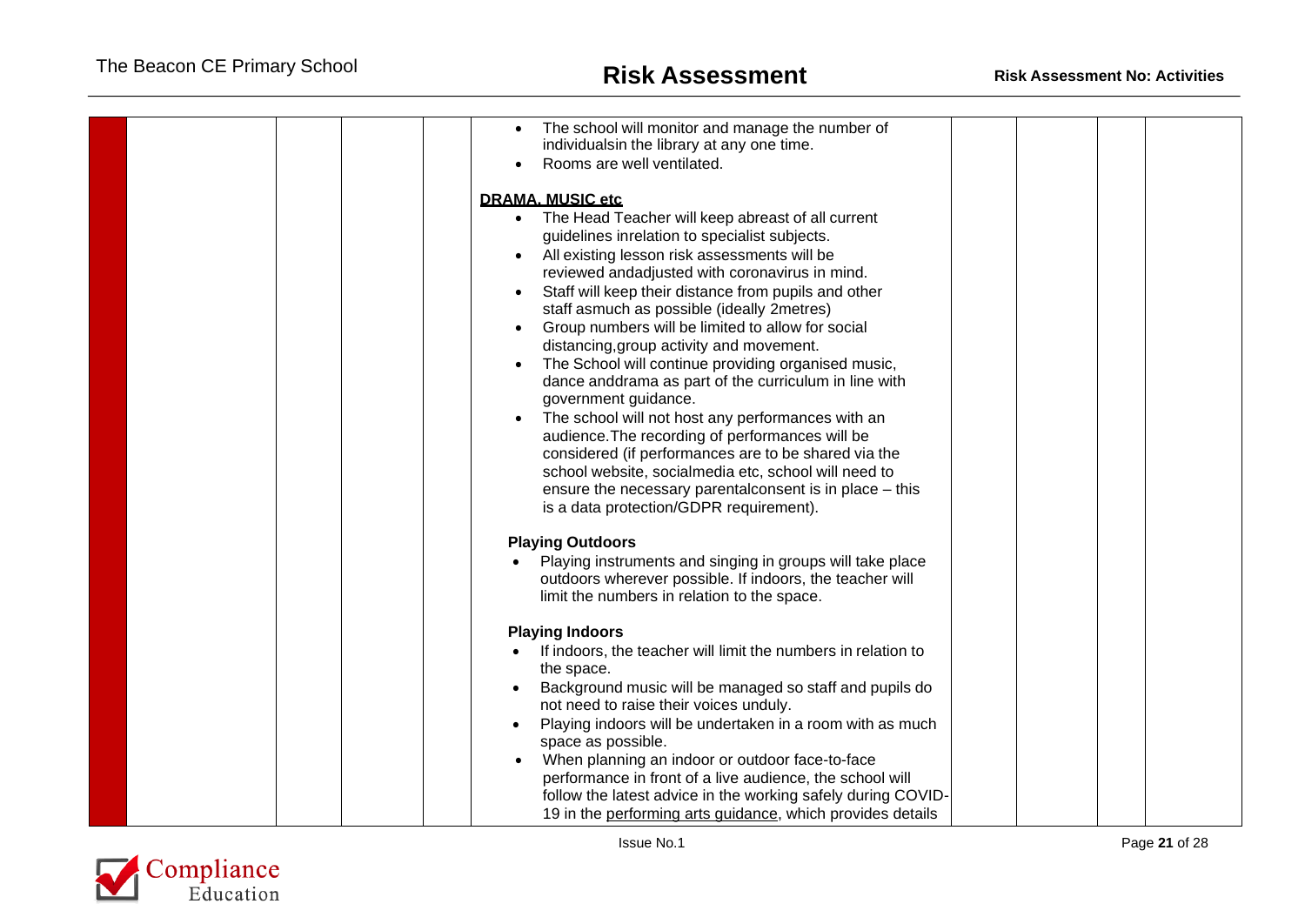|  |  | of how to manage audiences as well as carry out                                                                                |  |  |
|--|--|--------------------------------------------------------------------------------------------------------------------------------|--|--|
|  |  |                                                                                                                                |  |  |
|  |  | performing arts safely. If planning an outdoor performance                                                                     |  |  |
|  |  | school will also give particular consideration to the                                                                          |  |  |
|  |  |                                                                                                                                |  |  |
|  |  | guidance on delivering outdoor events.                                                                                         |  |  |
|  |  |                                                                                                                                |  |  |
|  |  |                                                                                                                                |  |  |
|  |  |                                                                                                                                |  |  |
|  |  |                                                                                                                                |  |  |
|  |  | Singing, wind and brass playing                                                                                                |  |  |
|  |  | Singing and wind/brass instrument playing will not take<br>place in large groups such as choirs and ensembles, or<br>$\bullet$ |  |  |
|  |  |                                                                                                                                |  |  |
|  |  |                                                                                                                                |  |  |
|  |  |                                                                                                                                |  |  |
|  |  |                                                                                                                                |  |  |
|  |  |                                                                                                                                |  |  |
|  |  |                                                                                                                                |  |  |
|  |  |                                                                                                                                |  |  |
|  |  |                                                                                                                                |  |  |
|  |  |                                                                                                                                |  |  |
|  |  |                                                                                                                                |  |  |
|  |  |                                                                                                                                |  |  |
|  |  |                                                                                                                                |  |  |
|  |  |                                                                                                                                |  |  |
|  |  |                                                                                                                                |  |  |
|  |  |                                                                                                                                |  |  |
|  |  |                                                                                                                                |  |  |
|  |  |                                                                                                                                |  |  |
|  |  |                                                                                                                                |  |  |
|  |  |                                                                                                                                |  |  |
|  |  |                                                                                                                                |  |  |
|  |  |                                                                                                                                |  |  |
|  |  |                                                                                                                                |  |  |
|  |  |                                                                                                                                |  |  |
|  |  |                                                                                                                                |  |  |
|  |  |                                                                                                                                |  |  |
|  |  |                                                                                                                                |  |  |
|  |  |                                                                                                                                |  |  |
|  |  |                                                                                                                                |  |  |
|  |  |                                                                                                                                |  |  |
|  |  |                                                                                                                                |  |  |
|  |  |                                                                                                                                |  |  |
|  |  |                                                                                                                                |  |  |
|  |  |                                                                                                                                |  |  |
|  |  |                                                                                                                                |  |  |
|  |  |                                                                                                                                |  |  |
|  |  |                                                                                                                                |  |  |
|  |  |                                                                                                                                |  |  |
|  |  |                                                                                                                                |  |  |
|  |  |                                                                                                                                |  |  |
|  |  |                                                                                                                                |  |  |
|  |  |                                                                                                                                |  |  |
|  |  |                                                                                                                                |  |  |
|  |  |                                                                                                                                |  |  |
|  |  |                                                                                                                                |  |  |
|  |  |                                                                                                                                |  |  |
|  |  |                                                                                                                                |  |  |
|  |  |                                                                                                                                |  |  |
|  |  |                                                                                                                                |  |  |
|  |  |                                                                                                                                |  |  |
|  |  |                                                                                                                                |  |  |
|  |  |                                                                                                                                |  |  |

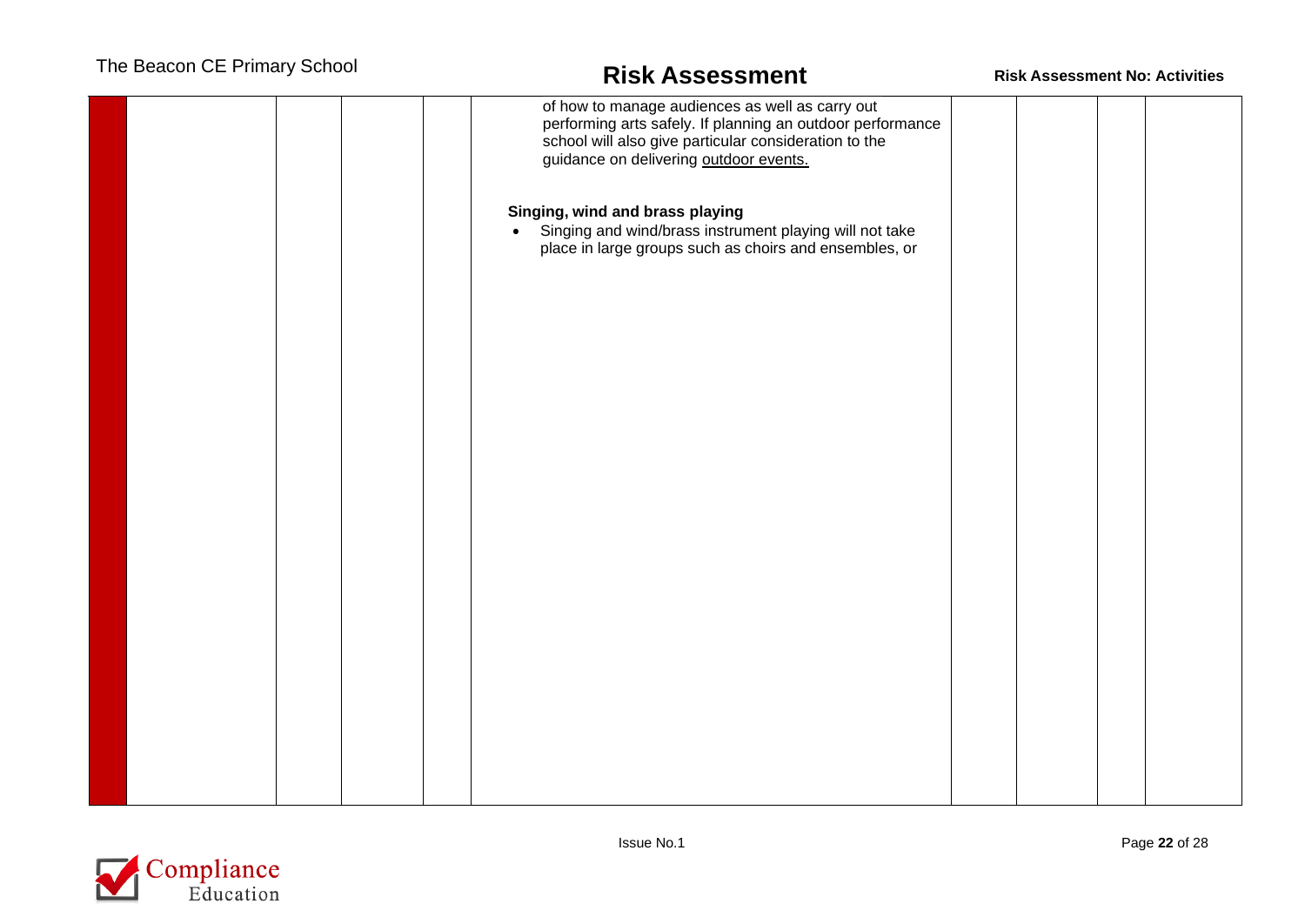| assemblies unless significant space, natural airflow (at<br>least 10l/s/person for all present, including audiences) and<br>strict social distancing and mitigation as described below<br>can be maintained:<br>Social Distancing<br>The activity should take place in smaller groups.<br>$\circ$<br>Strict social distancing is maintained between each<br>singer and player, and between singers and conductor<br>or other musician(s)<br>Current guidance is that all face-to-face activities<br>$\circ$<br>should be completed with a 2-metre gap between<br>persons.<br>Pupils will use seating where possible to maintain<br>social distancing.<br><b>Seating Positions</b><br>Pupils will be positioned back-to-back or side-to-side<br>$\circ$<br>when playing or singing.<br>Wind and brass player will be positioned so the air from<br>$\circ$<br>the instrument does not blow into another player.<br>Microphones<br>Microphones can be used but not shared.<br>$\circ$<br>Microphones will be used or pupils will be encouraged<br>$\circ$<br>to sing quietly.<br><b>Handling Equipment and Instruments</b><br>Staff and pupils will wash their hands before and after<br>handling equipment or instruments.<br>Pupils will avoid sharing equipment and named labels<br>$\circ$<br>will be present to identify the designated user.<br>If instruments and equipment have to be shared a<br>$\circ$<br>cleaning procedure is in place and equipment will<br>always be cleaned between use.<br>Where possible the instrument will be cleaned by the<br>pupil playing them<br><b>PHYSICAL EDUCATION etc</b><br>The Head Teacher will keep abreast of all current guidelines in |  |
|------------------------------------------------------------------------------------------------------------------------------------------------------------------------------------------------------------------------------------------------------------------------------------------------------------------------------------------------------------------------------------------------------------------------------------------------------------------------------------------------------------------------------------------------------------------------------------------------------------------------------------------------------------------------------------------------------------------------------------------------------------------------------------------------------------------------------------------------------------------------------------------------------------------------------------------------------------------------------------------------------------------------------------------------------------------------------------------------------------------------------------------------------------------------------------------------------------------------------------------------------------------------------------------------------------------------------------------------------------------------------------------------------------------------------------------------------------------------------------------------------------------------------------------------------------------------------------------------------------------------------------------------------------------------------------------|--|
| relation to specialist subjects.<br>All existing lesson risk assessments will be reviewed and<br>adjusted with coronavirus in mind.<br>Pupils will be kept in consistent groups with sports equipment                                                                                                                                                                                                                                                                                                                                                                                                                                                                                                                                                                                                                                                                                                                                                                                                                                                                                                                                                                                                                                                                                                                                                                                                                                                                                                                                                                                                                                                                                    |  |
|                                                                                                                                                                                                                                                                                                                                                                                                                                                                                                                                                                                                                                                                                                                                                                                                                                                                                                                                                                                                                                                                                                                                                                                                                                                                                                                                                                                                                                                                                                                                                                                                                                                                                          |  |

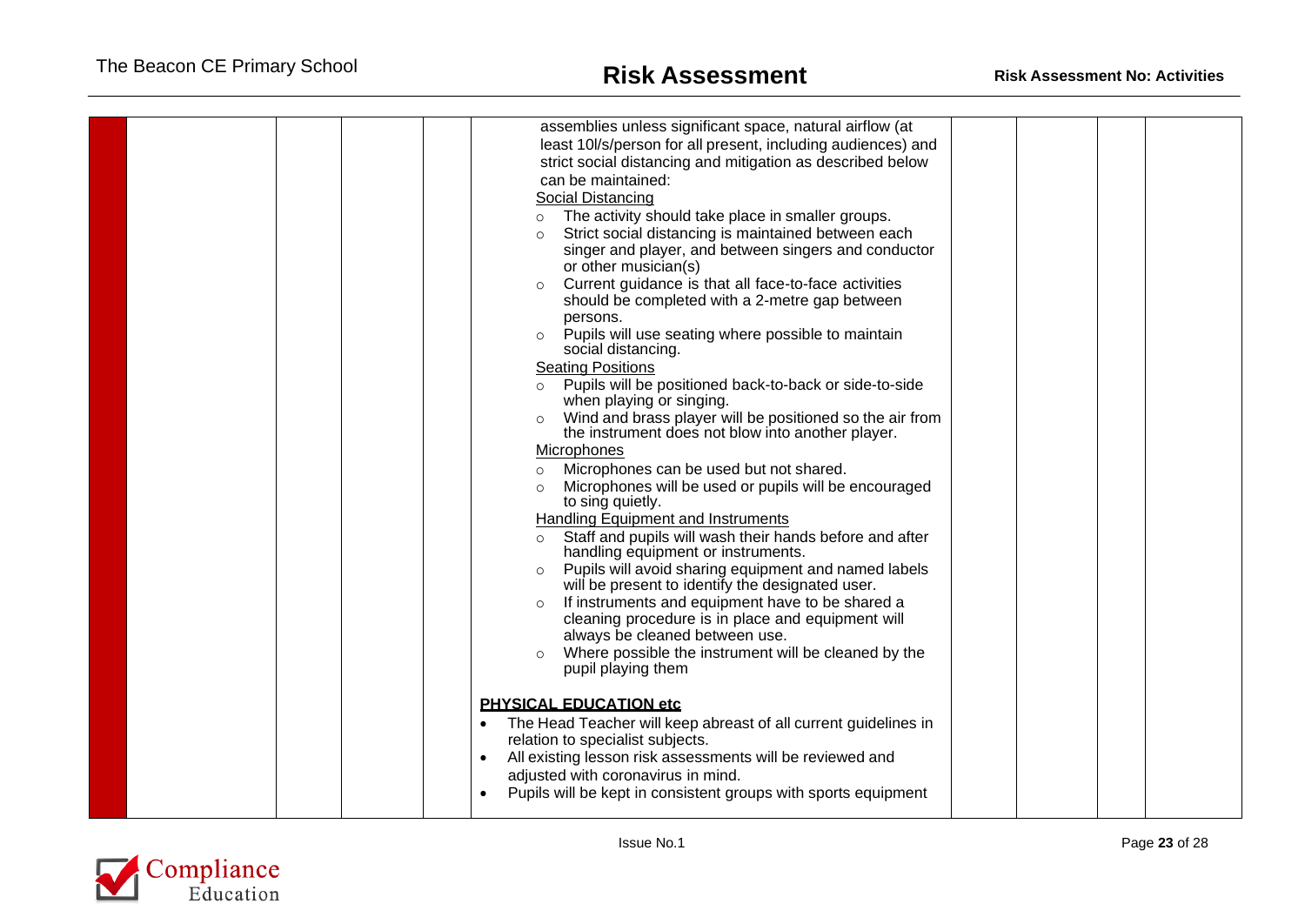|  |  | thoroughly cleaned between each use by different individual<br>groups.<br>Outdoor sports will be prioritised where possible. When this is<br>not possible, large indoor spaces will be utilised to maximise<br>natural ventilation (through opening windows and doors or using<br>air conditioning systems wherever possible), distancing between<br>pupils, paying particular attention to cleaning and hygiene.<br>External facilities may also be utilised following government<br>guidelines for the travel to and from each venue.<br>Any team sports will only be considered where those sports<br>whose national governing bodies have developed guidance<br>under the principles of the government's guidance on team sport<br>and been approved by the government such as sports on the list<br>available at grassroots sports guidance for safe provision<br>including team sport, contact combat sport and organised sport<br>events.<br>We will consider outdoor competition between ourselves and<br>$\bullet$<br>other schools however indoor competition will not be considered<br>until wider indoor grassroots sport for under 18s is permitted.<br>This will be no earlier than 12 <sup>th</sup> April once DFE guidance has<br>been issued.<br>External coaches, clubs and organisations for curricular and<br>extra-curricular activities will be permitted once we are satisfied<br>it is safe to do so. |  |  |
|--|--|-------------------------------------------------------------------------------------------------------------------------------------------------------------------------------------------------------------------------------------------------------------------------------------------------------------------------------------------------------------------------------------------------------------------------------------------------------------------------------------------------------------------------------------------------------------------------------------------------------------------------------------------------------------------------------------------------------------------------------------------------------------------------------------------------------------------------------------------------------------------------------------------------------------------------------------------------------------------------------------------------------------------------------------------------------------------------------------------------------------------------------------------------------------------------------------------------------------------------------------------------------------------------------------------------------------------------------------------------------------------------------------------------------------------------------|--|--|

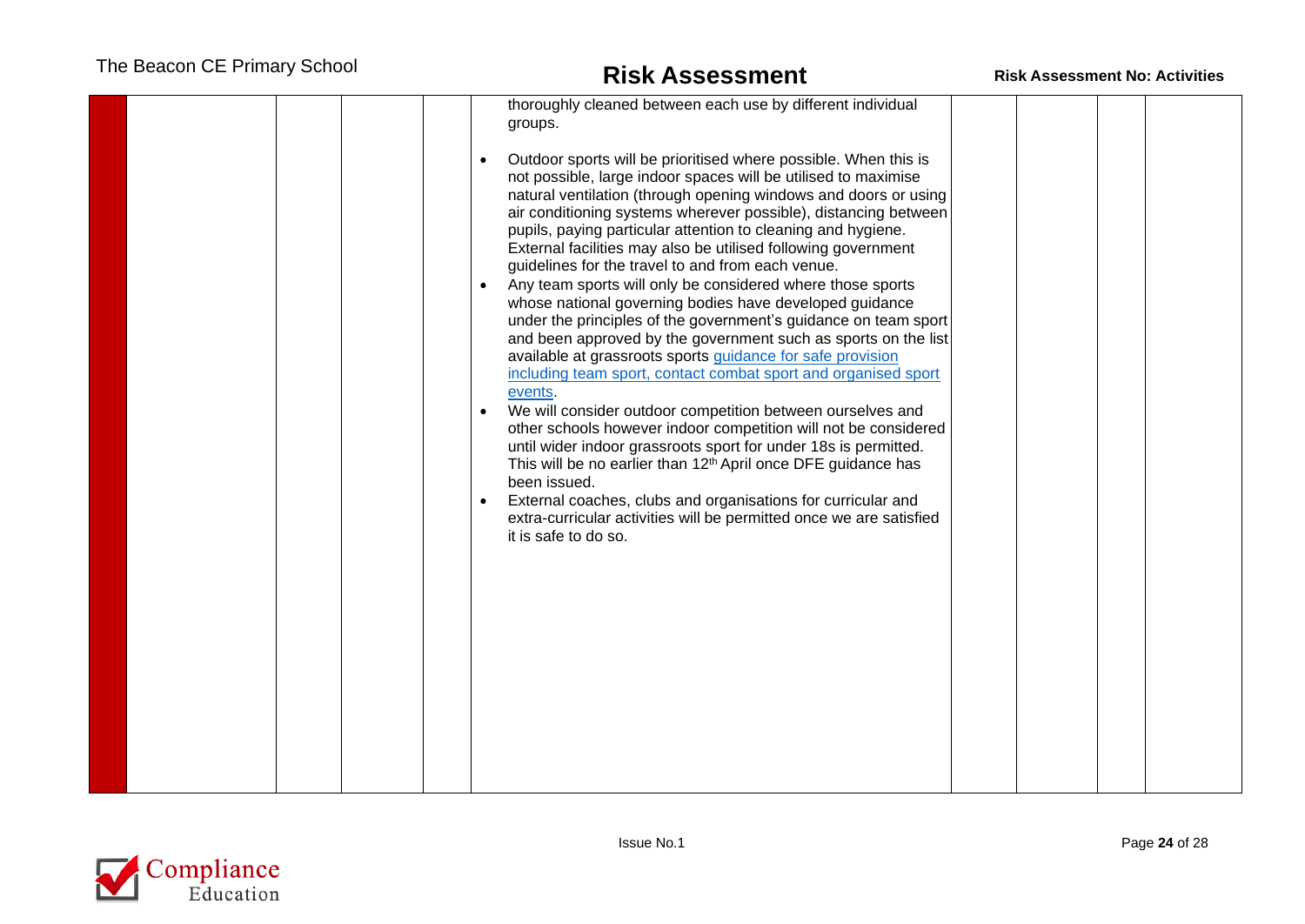| In considering what team sports can be offered, those whose<br>national governing bodies have developed guidance under the<br>principles of the government's guidance on team sport and<br>been approved by the government are permitted.<br>Pupils are kept in consistent groups.<br>Sports equipment is thoroughly cleaned between each use by<br>different individual groups.<br>Outdoor sports are prioritised where possible and large indoor<br>spaces used where it is not, maximising distancing between<br>pupils.<br>Scrupulous attention to cleaning and hygiene of equipment<br>between individual group usage. |  |
|-----------------------------------------------------------------------------------------------------------------------------------------------------------------------------------------------------------------------------------------------------------------------------------------------------------------------------------------------------------------------------------------------------------------------------------------------------------------------------------------------------------------------------------------------------------------------------------------------------------------------------|--|
| <b>OFFICES/RECEPTION</b><br>A staff rota is in place in order to maintain social distancing in<br>offices.<br>Where possible staff are asked to work from home.<br>Temporary offices have been created around the school and/or<br>screens are erected.<br>Touch points on equipment are wiped down regularly.                                                                                                                                                                                                                                                                                                              |  |
| <b>Reception Area</b><br>The reception desk has a sneeze screen and access to the<br>school is secure and only accessible by fob.<br>Only essential visitors and contractors are allowed on site and<br>by appointment only.<br>Visitors are discouraged from gathering in large groups.<br>All unnecessary furniture in the reception area has been<br>removed.<br>Where possible staff will refrain from having close face to face<br>contact with others<br>Rooms are well ventilated.                                                                                                                                   |  |

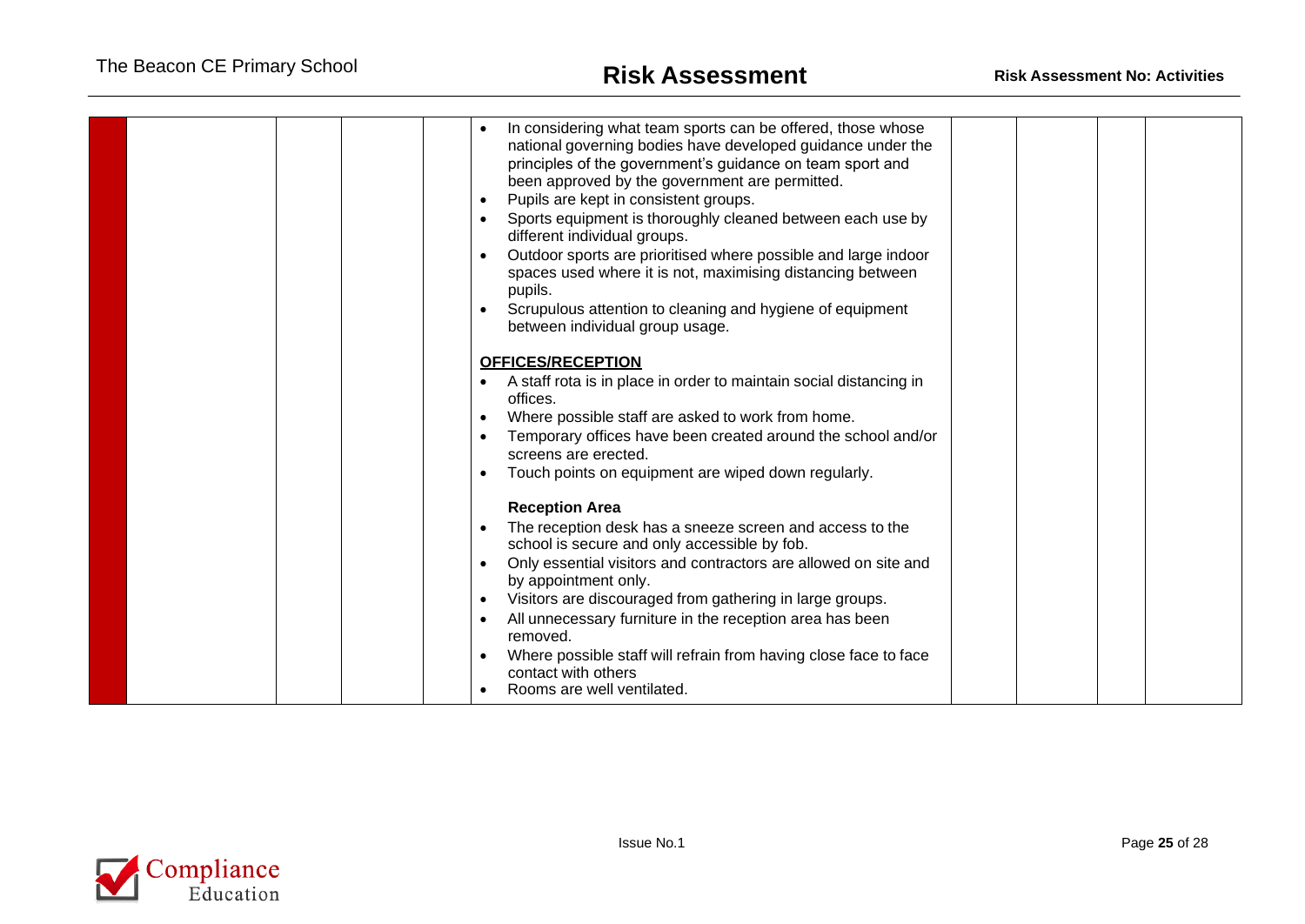| 12 | Pupils mixing with<br>other groups<br>during Extra-<br>curricular Provision | 4 | 3 | 12 | The school has assessed the need to resume breakfast and<br>$\bullet$<br>after-school provision.<br>Pupils will remain in their contact groups.<br>A basic breakfast will be provided.<br>Physical sports and activity groups will follow the same<br>regulations as the PE curriculum.                                                                                                                                                                                                                                                                                                                                                                                                                                                                                                                                                                                                                                                                                                                                                                                                                                                                                                                                                                                                                                                                                                  | 4 | 4 |  |
|----|-----------------------------------------------------------------------------|---|---|----|------------------------------------------------------------------------------------------------------------------------------------------------------------------------------------------------------------------------------------------------------------------------------------------------------------------------------------------------------------------------------------------------------------------------------------------------------------------------------------------------------------------------------------------------------------------------------------------------------------------------------------------------------------------------------------------------------------------------------------------------------------------------------------------------------------------------------------------------------------------------------------------------------------------------------------------------------------------------------------------------------------------------------------------------------------------------------------------------------------------------------------------------------------------------------------------------------------------------------------------------------------------------------------------------------------------------------------------------------------------------------------------|---|---|--|
| 13 | Lack of control<br>over external clubs<br>hiring the school<br>facilities   | 4 | 3 | 12 | The school will only allow external clubs and organisations to<br>$\bullet$<br>use/hire their facilities in line with latest government guidance.                                                                                                                                                                                                                                                                                                                                                                                                                                                                                                                                                                                                                                                                                                                                                                                                                                                                                                                                                                                                                                                                                                                                                                                                                                        | 4 | 4 |  |
| 14 | Arranging and/or<br>attending<br>inappropriate<br><b>Educational Visits</b> | 4 | 3 | 12 | From the 12 <sup>th</sup> April, any educational day visits will be conducted<br>in line with relevant Covid-19 secure guidelines including all<br>relevant control measures i.e. keeping pupils within their<br>consistent groups and following all COVID-secure measures in<br>place at the establishment attended. We will ensure all relevant<br>risk assessments are in place following the health and safety<br>guidance on educational visits when considering visits.<br>From 17th May school can undertake domestic residential<br>educational visits which will be conducted in line with the relevant<br>COVID secure guidance in place at the destination.<br>School will not go on any international visits this academic year<br>up to and including 5 <sup>th</sup> September 2021.<br>When undertaking domestic residential visits school will ensure:<br>Existing bubbles remain during the visit<br>2. Bubbles are no larger than circa 30 children and where<br>possible aim to establish smaller bubbles<br>3. Only teachers and members of the school workforce already<br>part of the established school bubble accompany pupils on<br>the visit as they are already part of the existing school bubble<br>- they do not count towards the bubble size<br>Parents, carers or volunteers should not accompany the group to<br>maintain the integrity of the bubble. | 4 | 4 |  |

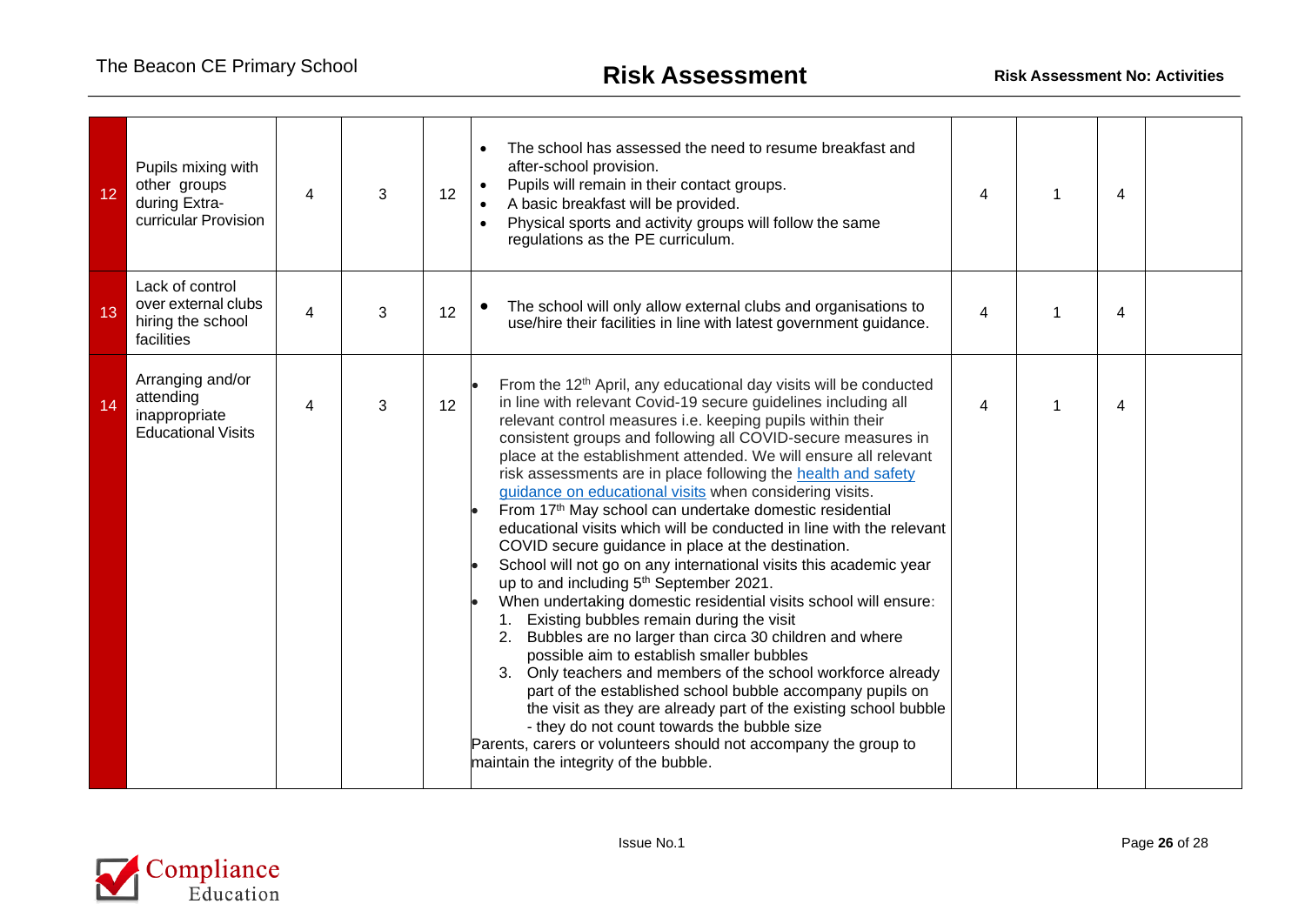| 15 | Unable to stop the<br>virus from<br>spreading<br><b>Personal Hygiene</b> |  | 12 | <b>TRANSMISSION</b><br>All staff and pupils are reminded on a regular basis to follow<br>$\bullet$<br>good respiratory and hand hygiene to minimise the chance of<br>transmission.<br>Handwashing<br>Handwashing facilities are available throughout the<br>school.<br>Handwash notice and instructions are located throughout<br>the school and are age appropriate.<br>All staff and pupils are aware of best practice with pupils<br>receiving age appropriate guidance.<br><b>Coughing and sneezing</b><br>All staff and pupils are encouraged to cover their mouth<br>and nose with a tissue.<br>Wash hands after using or disposing of tissues.<br>Spitting is discouraged.<br>Personal protective equipment (PPE).<br>PPE in place for cleaners as per MSDS and/or COSHH |  |  |
|----|--------------------------------------------------------------------------|--|----|---------------------------------------------------------------------------------------------------------------------------------------------------------------------------------------------------------------------------------------------------------------------------------------------------------------------------------------------------------------------------------------------------------------------------------------------------------------------------------------------------------------------------------------------------------------------------------------------------------------------------------------------------------------------------------------------------------------------------------------------------------------------------------|--|--|
|    |                                                                          |  |    | risk assessments                                                                                                                                                                                                                                                                                                                                                                                                                                                                                                                                                                                                                                                                                                                                                                |  |  |

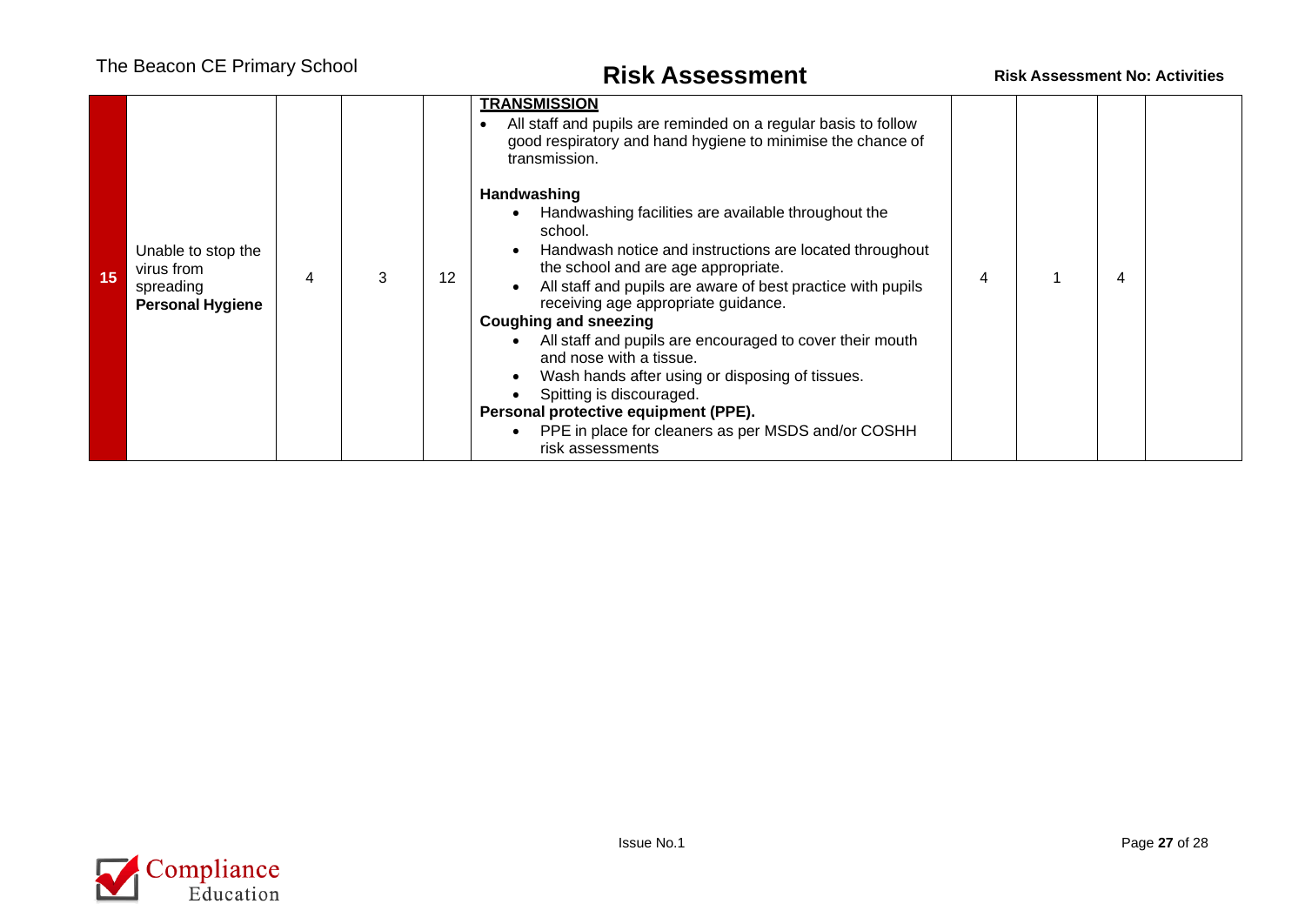|    |                                  |   |   |                                                                                                                                      | PPE in place for cleaners when completing a Deep Clean<br>$\bullet$                                                           |   |   |  |
|----|----------------------------------|---|---|--------------------------------------------------------------------------------------------------------------------------------------|-------------------------------------------------------------------------------------------------------------------------------|---|---|--|
|    |                                  |   |   |                                                                                                                                      | The correct PPE should be used when handling cleaning<br>chemicals.                                                           |   |   |  |
|    |                                  |   |   |                                                                                                                                      | PPE is worn as per the cleaning chemicals COSHH risk<br>assessment or MSDS.                                                   |   |   |  |
|    |                                  |   |   |                                                                                                                                      | PPE is worn by First Aiders.                                                                                                  |   |   |  |
|    |                                  |   |   |                                                                                                                                      | <b>Nappy or Pad Changing (PPE)</b>                                                                                            |   |   |  |
|    |                                  |   |   |                                                                                                                                      | Disposable gloves and aprons are provided and worn<br>$\bullet$                                                               |   |   |  |
|    |                                  |   |   |                                                                                                                                      | (standard practice)                                                                                                           |   |   |  |
|    |                                  |   |   |                                                                                                                                      | Staff will wear fluid resistant type IIR surgical masks.<br>$\bullet$                                                         |   |   |  |
|    |                                  |   |   |                                                                                                                                      | Cleaning of the environment,                                                                                                  |   |   |  |
|    |                                  |   |   |                                                                                                                                      | The school is cleaned with normal household disinfectant.                                                                     |   |   |  |
|    |                                  |   |   |                                                                                                                                      | All surfaces that the symptomatic person has come into contact<br>with must be cleaned and disinfected, including:            |   |   |  |
|    |                                  |   |   | Objects which are visibly contaminated with body fluids<br>$\circ$<br>will be disinfected.                                           |                                                                                                                               |   |   |  |
|    |                                  |   |   | All potentially contaminated high-contact areas such as                                                                              |                                                                                                                               |   |   |  |
|    |                                  |   |   | bathrooms, door handles, telephones, grab-rails in<br>corridors and stairwells are cleaned on a regular basis.                       |                                                                                                                               |   |   |  |
|    |                                  |   |   |                                                                                                                                      | Use of disposable cloths or paper roll and disposable mop                                                                     |   |   |  |
|    |                                  |   |   |                                                                                                                                      | heads, to clean all hard surfaces, floors, chairs, door handles                                                               |   |   |  |
|    |                                  |   |   |                                                                                                                                      | and sanitary fittings.                                                                                                        |   |   |  |
|    | Unable to stop the<br>virus from |   |   |                                                                                                                                      | The school will monitor cleaning contracts and ensure cleaners<br>are appropriately trained with access to PPE                |   |   |  |
| 16 | spreading                        | 4 | 3 | 12                                                                                                                                   | Cleaning of blood and body fluid spillages.                                                                                   | 4 | 4 |  |
|    | <b>General Cleaning</b>          |   |   | All spillages of blood, faeces, saliva, vomit, nasal and eye<br>discharges should be cleaned up immediately (always wearing<br>PPE). |                                                                                                                               |   |   |  |
|    |                                  |   |   |                                                                                                                                      | Staff are aware to never use mops for cleaning up blood and<br>body fluid spillages - use disposable paper towels and discard |   |   |  |
|    |                                  |   |   |                                                                                                                                      | clinical waste as described below. A spillage kit is be available<br>for blood spills.                                        |   |   |  |
|    |                                  |   |   |                                                                                                                                      | <b>Clinical waste.</b>                                                                                                        |   |   |  |
|    |                                  |   |   |                                                                                                                                      | Procedure in place to segregate domestic and clinical waste, in<br>accordance with local policy.                              |   |   |  |
|    |                                  |   |   |                                                                                                                                      | Used nappies/pads, gloves, aprons and soiled dressings are                                                                    |   |   |  |
|    |                                  |   |   |                                                                                                                                      | stored in correct clinical waste bags in foot-operated bins.                                                                  |   |   |  |
|    |                                  |   |   |                                                                                                                                      | All clinical waste is removed by a registered waste contractor.                                                               |   |   |  |
|    |                                  |   |   |                                                                                                                                      |                                                                                                                               |   |   |  |

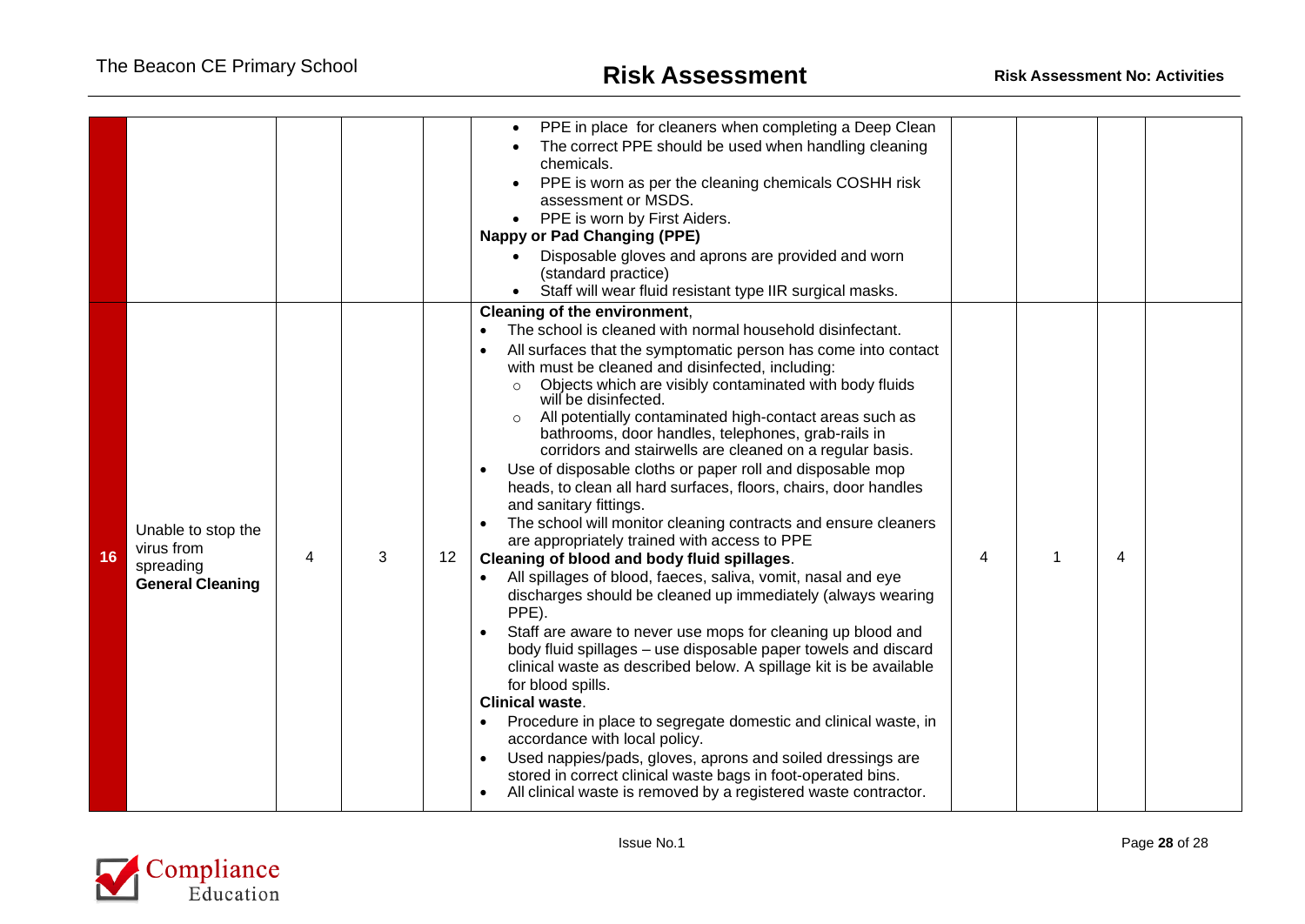|                 |                                                                                                                                 |   |   |    | All clinical waste bags will be less than two-thirds full and<br>stored in a dedicated area.                                                                                                                                                                                                                                                                                                                                                                                                                                                                                                                                                                                                                                                                                                                                                                                                                                                                                                                                                                                                                                                                                                                                                                                                                                                                                                                                                                                                                                                                                                                                                                                                                                                                                                                                                             |   |   |   |  |
|-----------------|---------------------------------------------------------------------------------------------------------------------------------|---|---|----|----------------------------------------------------------------------------------------------------------------------------------------------------------------------------------------------------------------------------------------------------------------------------------------------------------------------------------------------------------------------------------------------------------------------------------------------------------------------------------------------------------------------------------------------------------------------------------------------------------------------------------------------------------------------------------------------------------------------------------------------------------------------------------------------------------------------------------------------------------------------------------------------------------------------------------------------------------------------------------------------------------------------------------------------------------------------------------------------------------------------------------------------------------------------------------------------------------------------------------------------------------------------------------------------------------------------------------------------------------------------------------------------------------------------------------------------------------------------------------------------------------------------------------------------------------------------------------------------------------------------------------------------------------------------------------------------------------------------------------------------------------------------------------------------------------------------------------------------------------|---|---|---|--|
| 17 <sub>2</sub> | Failure to Deep<br>Clean the school<br>after a member of<br>staff or child is<br>suspected of<br>having coronavirus<br>COVID-19 | 4 | 3 | 12 | <b>Deep Cleaning</b><br>The school is cleaned with normal household disinfectant after<br>someone with the suspected coronavirus COVID-19 has left to<br>reduce the risk of others being infected.<br>Where possible the area is closed and secure for 48 to 72<br>hours before the commencement of the deep cleaning.<br>Suitable personal protective equipment is available.<br>Once used all PPE is disposed of.<br>Hands are washed before and after cleaning for at least 20<br>seconds.<br>Handwashing facilities are available i.e. hot water, soap, hand<br>sanitiser, paper towels etc.<br>Pregnant staff or staff with a low immune system must take<br>care and use the precautions available when dealing with<br>bodily fluids.<br><b>Cleaning of the environment</b><br>Public areas where a symptomatic individual has passed<br>through and spent minimal time, such as corridors, but which<br>are not visibly contaminated with body fluids will be cleaned<br>thoroughly as normal.<br>All surfaces that the symptomatic person has come into contact<br>with will be cleaned and disinfected.<br>Use of disposable cloths or paper roll and disposable mop<br>heads, to clean all hard surfaces, floors, chairs, door handles<br>and sanitary fittings, following one of the options below:<br>Use a combined detergent disinfectant solution at a<br>dilution of 1,000 parts per million available chlorine.<br>A household detergent followed by disinfection (1000 ppm<br>av.cl.). Follow manufacturer's instructions for dilution,<br>application and contact times for all detergents and<br>disinfectants.<br>If an alternative disinfectant is used within the school, this<br>should be checked and ensure that it is effective against<br>enveloped viruses.<br>Staff will avoid creating splashes and spray when cleaning. | 4 | 1 | 4 |  |

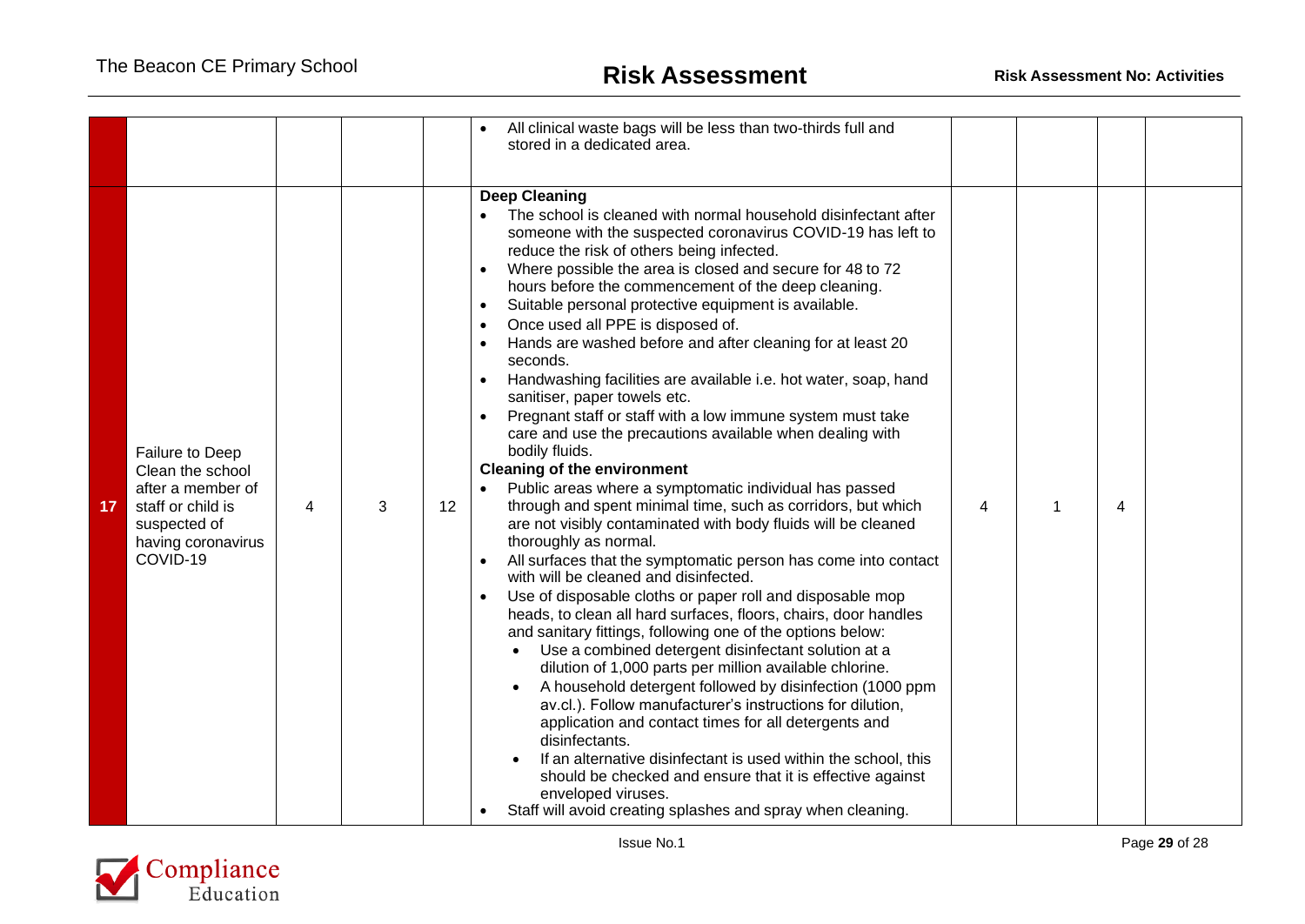|  | Any cloths and mop heads used will be disposed of and should<br>be put into waste bags as outlined below.<br>When items cannot be cleaned using detergents or laundered,<br>for example, upholstered furniture and mattresses, steam<br>cleaning will be used.<br>Any items that are heavily contaminated with body fluids and<br>cannot be cleaned by washing will be disposed of.<br>If possible, the area will remain closed off and secure for 72<br>hours. After this time the amount of virus contamination will<br>have decreased substantially.<br><b>Clinical waste</b><br>Waste from possible cases and cleaning of areas where<br>possible cases have been (including disposable cloths and<br>tissues):<br>1. Will be put in a plastic rubbish bag and tied when full.<br>2. The plastic bag will then be placed in a second bin bag and<br>tied.<br>3. It will be put in the nominated suitable and secure place and<br>marked for storage until the individual's test results are known<br>Waste will be stored safely and kept away from children. Waste<br>is not stored in communal waste areas until negative test<br>results are known, or the waste has been stored for at least 72<br>hours.<br>If the individual tests negative, waste will be disposed of in the<br>normal bins.<br>If the individual tests positive, then waste will be stored for at<br>least 72 hours and put in with the normal waste.<br>If storage for at least 72 hours is not appropriate, the school will<br>arrange for collection as a Category B infectious waste either<br>by the local waste collection authority (if they currently collect |  |  |  |
|--|---------------------------------------------------------------------------------------------------------------------------------------------------------------------------------------------------------------------------------------------------------------------------------------------------------------------------------------------------------------------------------------------------------------------------------------------------------------------------------------------------------------------------------------------------------------------------------------------------------------------------------------------------------------------------------------------------------------------------------------------------------------------------------------------------------------------------------------------------------------------------------------------------------------------------------------------------------------------------------------------------------------------------------------------------------------------------------------------------------------------------------------------------------------------------------------------------------------------------------------------------------------------------------------------------------------------------------------------------------------------------------------------------------------------------------------------------------------------------------------------------------------------------------------------------------------------------------------------------------------------------------------------------|--|--|--|
|  | school waste) or otherwise by a specialist clinical waste<br>contractor.                                                                                                                                                                                                                                                                                                                                                                                                                                                                                                                                                                                                                                                                                                                                                                                                                                                                                                                                                                                                                                                                                                                                                                                                                                                                                                                                                                                                                                                                                                                                                                          |  |  |  |

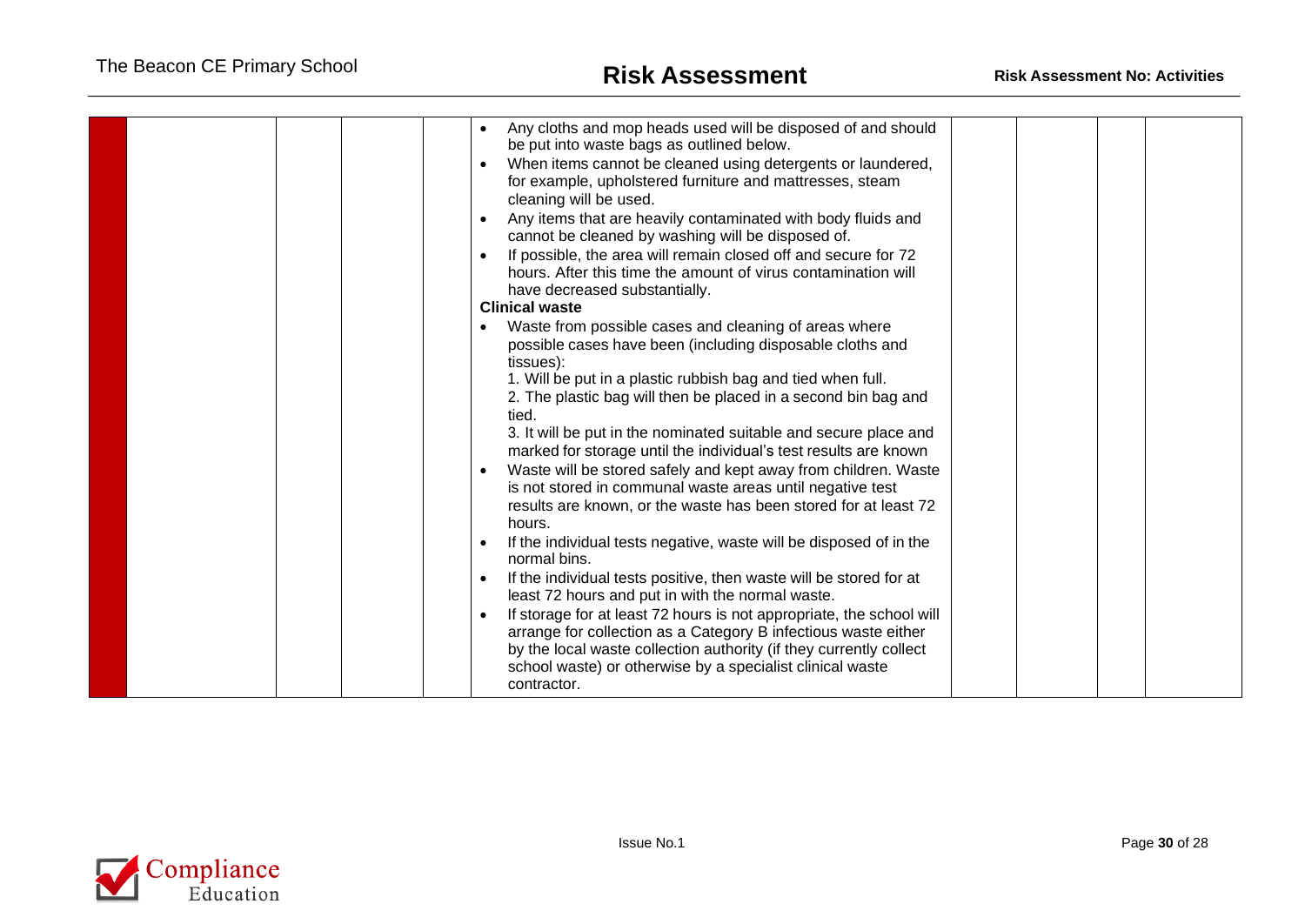|           | <b>ACTION ARISING FROM RISK ASSESSMENT</b> |                         |                           |                    |                          |  |  |  |  |  |  |  |  |
|-----------|--------------------------------------------|-------------------------|---------------------------|--------------------|--------------------------|--|--|--|--|--|--|--|--|
| <b>No</b> | <b>Risk</b><br>Rating                      | <b>Action Required:</b> | Person (s)<br>Responsible | <b>Target Date</b> | Date<br><b>Completed</b> |  |  |  |  |  |  |  |  |
|           |                                            |                         |                           |                    |                          |  |  |  |  |  |  |  |  |
|           |                                            |                         |                           |                    |                          |  |  |  |  |  |  |  |  |
|           |                                            |                         |                           |                    |                          |  |  |  |  |  |  |  |  |
|           |                                            |                         |                           |                    |                          |  |  |  |  |  |  |  |  |
|           |                                            |                         |                           |                    |                          |  |  |  |  |  |  |  |  |

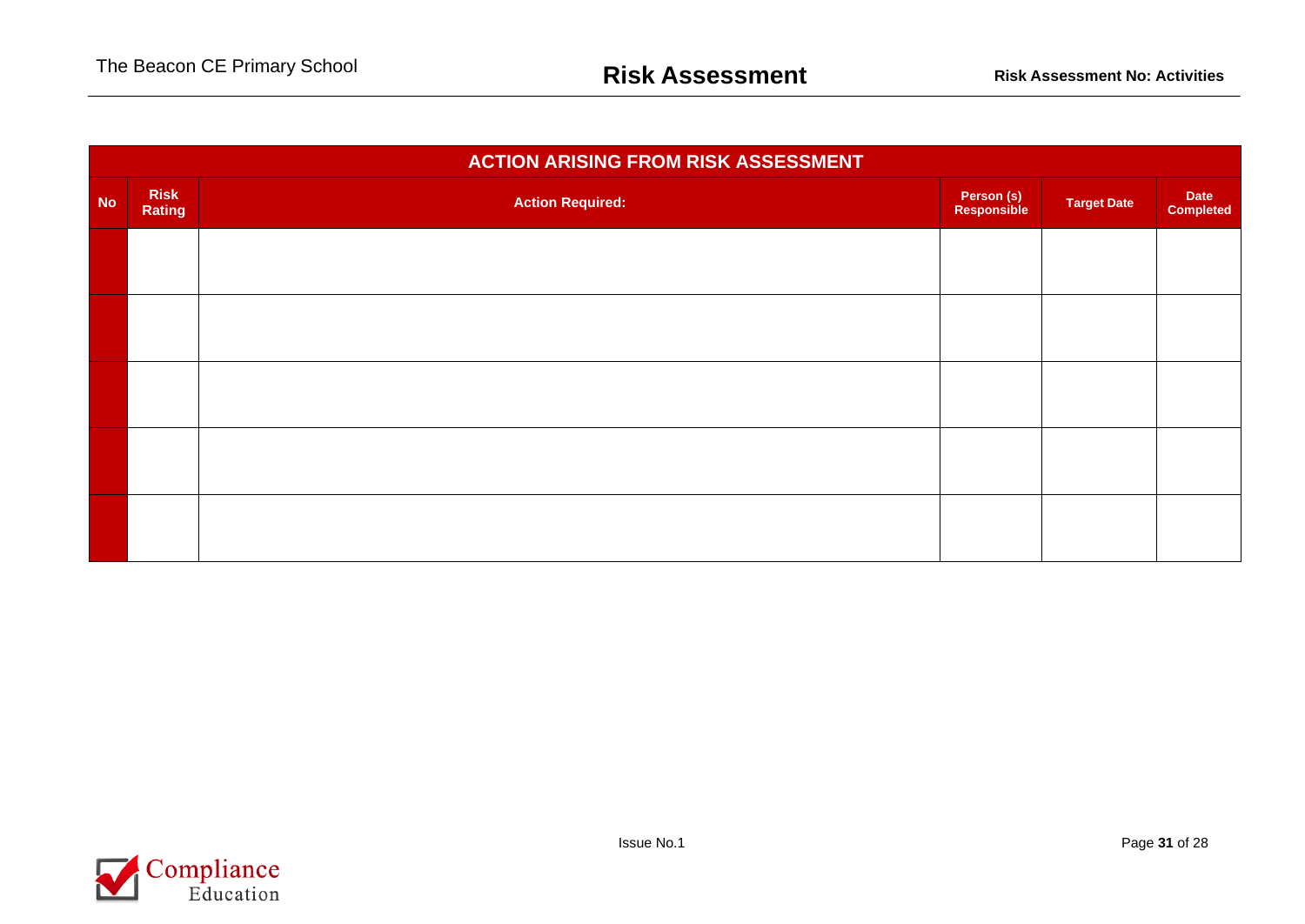## **Useful Websites**

| <b>Health and Safety Responsibilities</b>                                 | https://www.gov.uk/government/publications/health-and-safety-advice-for-   |
|---------------------------------------------------------------------------|----------------------------------------------------------------------------|
|                                                                           | schools/responsibilities-and-duties-for-schools                            |
|                                                                           | https://www.hse.gov.uk/services/education/sensible-leadership/school-      |
|                                                                           | leaders.htm                                                                |
|                                                                           | https://www.hse.gov.uk/services/education/faqs.htm#a1                      |
| <b>Business Continuity Plan</b>                                           | https://www.gov.uk/guidance/emergencies-and-severe-weather-schools-and-    |
|                                                                           | early-years-settings                                                       |
| Guidance for full opening - schools (published 2 <sup>nd</sup> July 2020) | https://www.gov.uk/government/publications/actions-for-schools-during-     |
|                                                                           | the-coronavirus-outbreak/guidance-for-full-opening-schools                 |
| Current guidance on shielding                                             | https://www.gov.uk/government/publications/guidance-on-shielding-and-      |
|                                                                           | protecting-extremely-vulnerable-persons-from-covid-19/guidance-on-         |
|                                                                           | shielding-and-protecting-extremely-vulnerable-persons-from-covid-19        |
| Current guidance on Clinically vulnerable                                 | https://www.gov.uk/government/publications/staying-alert-and-safe-social-  |
|                                                                           | distancing/staying-alert-and-safe-social-distancing#clinically-vulnerable- |
|                                                                           | people                                                                     |
| Other nonmedical vulnerable people                                        | https://www.gov.uk/government/publications/covid-19-review-of-             |
|                                                                           | disparities-in-risks-and-outcomes                                          |
| Providing extra mental health support                                     | https://www.gov.uk/government/news/extra-mental-health-support-for-        |
|                                                                           | pupils-and-teachers                                                        |
|                                                                           | http://www.educationsupport.org.uk/                                        |
|                                                                           | https://www.eventbrite.co.uk/e/dfe-supporting-pupil-and-student-mental-    |
|                                                                           | wellbeing-tickets-110796856380                                             |
| <b>Behaviour Expectations</b>                                             | https://www.gov.uk/government/publications/behaviour-and-discipline-in-    |
|                                                                           | schools                                                                    |
| <b>Remote Education Support</b>                                           | https://www.gov.uk/government/publications/actions-for-schools-during-     |
|                                                                           | the-coronavirus-outbreak/guidance-for-full-opening-schools#res             |
|                                                                           | https://www.gov.uk/government/publications/coronavirus-covid-19-online-    |
|                                                                           | education-resources                                                        |
|                                                                           | https://educationendowmentfoundation.org.uk/covid-19-resources/covid-19-   |
|                                                                           | support-guide-for-schools/                                                 |

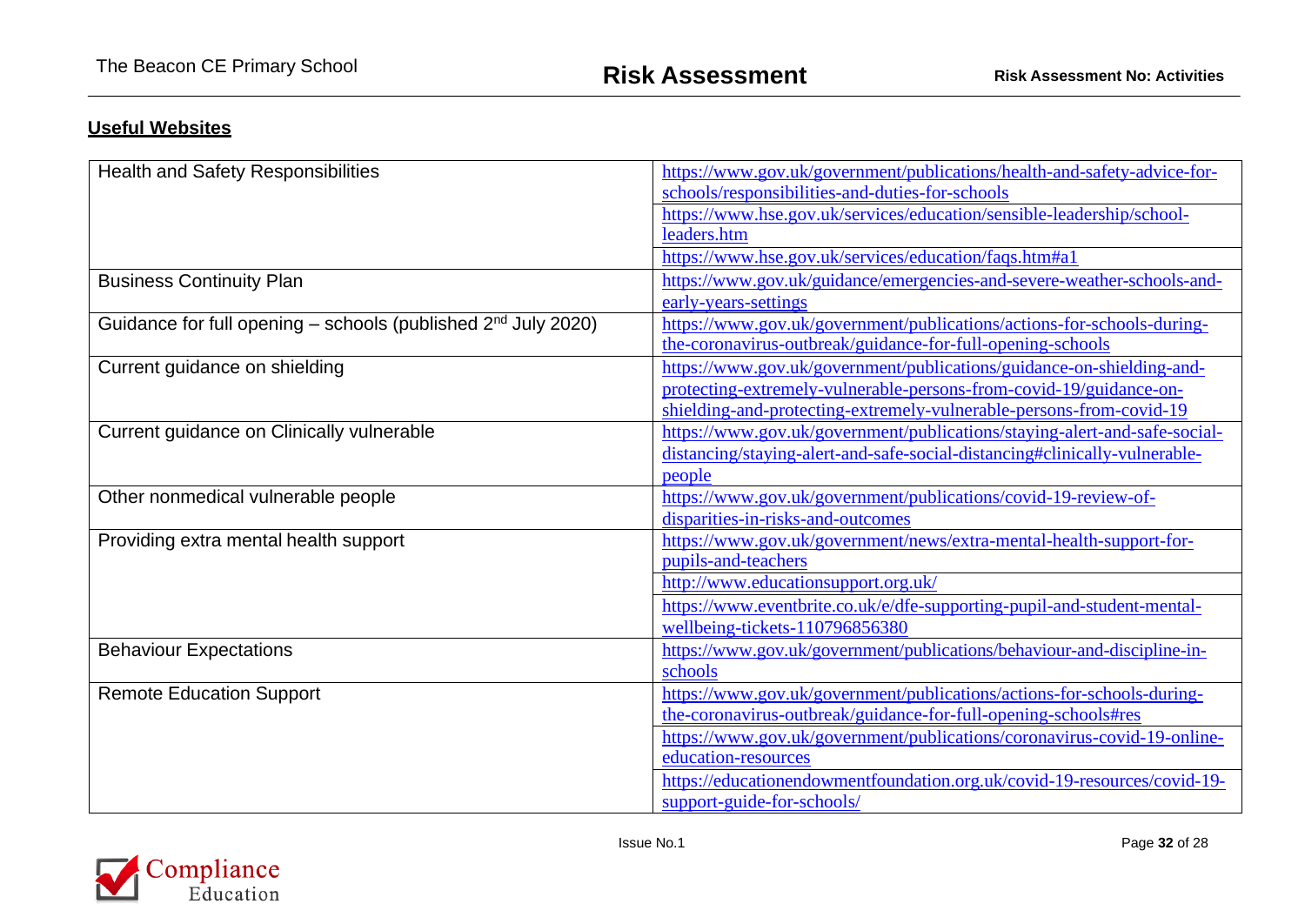|                                              | https://edtech-demonstrator.lgfl.net/                                        |
|----------------------------------------------|------------------------------------------------------------------------------|
|                                              | https://get-help-with-tech.education.gov.uk/about-bt-wifi                    |
| <b>Coronavirus Symptoms</b>                  | https://www.gov.uk/guidance/nhs-test-and-trace-how-it-works#people-who-      |
|                                              | develop-symptoms-of-coronavirus                                              |
| Stay at home guidance                        | https://www.gov.uk/government/publications/covid-19-stay-at-home-            |
|                                              | guidance                                                                     |
| Arranging a Test                             | https://www.gov.uk/guidance/coronavirus-covid-19-getting-tested              |
| <b>Testing and Tracing</b>                   | https://www.nhs.uk/conditions/coronavirus-covid-19/testing-and-tracing/      |
| Contacting your Local Health Protection Team | https://www.gov.uk/guidance/contacts-phe-health-protection-teams             |
| Guidance on staff wearing PPE                | https://www.gov.uk/government/publications/safe-working-in-education-        |
|                                              | childcare-and-childrens-social-care/safe-working-in-education-childcare-     |
|                                              | and-childrens-social-care-settings-including-the-use-of-personal-protective- |
|                                              | equipment-ppe                                                                |
| Site Manager/Caretaker                       | https://www.hse.gov.uk/coronavirus/legionella-risks-during-coronavirus-      |
|                                              | outbreak.htm                                                                 |
|                                              | https://www.cibse.org/coronavirus-covid-19/emerging-from-lockdown            |
|                                              | https://www.hse.gov.uk/coronavirus/equipment-and-machinery/air-              |
|                                              | conditioning-and-ventilation.htm                                             |
| Cleaning                                     | https://www.gov.uk/government/publications/covid-19-decontamination-in-      |
|                                              | non-healthcare-settings                                                      |
| Catering                                     | https://www.gov.uk/government/publications/covid-19-guidance-for-food-       |
|                                              | businesses/guidance-for-food-businesses-on-coronavirus-covid-19              |
| <b>Safer Travel</b>                          | https://www.gov.uk/guidance/coronavirus-covid-19-safer-travel-guidance-      |
|                                              | for-passengers                                                               |
| <b>Educational Visits</b>                    | https://www.gov.uk/government/publications/coronavirus-covid-19-travel-      |
|                                              | advice-for-educational-settings/coronavirus-travel-guidance-for-             |
|                                              | educational-settings                                                         |
|                                              | https://www.gov.uk/government/publications/health-and-safety-on-             |
|                                              | educational-visits/health-and-safety-on-educational-visits                   |
| Extra-curricular provision                   | https://www.gov.uk/government/publications/protective-measures-for-          |
|                                              | holiday-or-after-school-clubs-and-other-out-of-school-settings-for-children- |

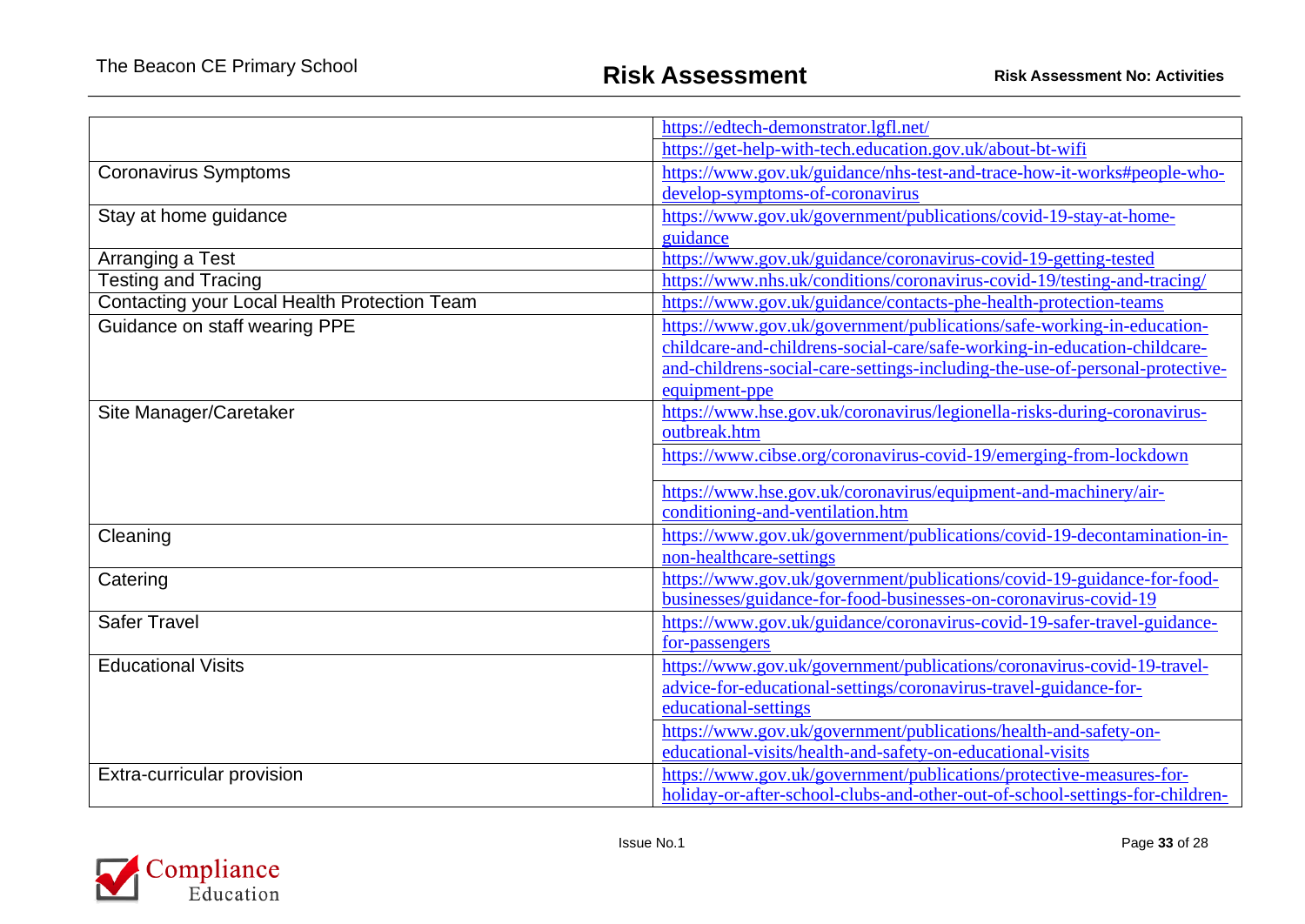|                                      | during-the-coronavirus-covid-19-outbreak/protective-measures-for-out-of-<br>school-settings-during-the-coronavirus-covid-19-outbreak |
|--------------------------------------|--------------------------------------------------------------------------------------------------------------------------------------|
| <b>Physical Education and Sports</b> | https://www.gov.uk/government/publications/coronavirus-covid-19-<br>guidance-on-phased-return-of-sport-and-recreation                |
|                                      | https://www.sportengland.org/how-we-can-help/coronavirus                                                                             |
|                                      | https://www.afpe.org.uk/physical-education/wp-content/uploads/COVID-                                                                 |
|                                      | 19-Interpreting-the-Government-Guidance-in-a-PESSPA-Context-                                                                         |
|                                      | FINAL.pdf.                                                                                                                           |
| Science and Design Technology        | http://www.cleapss.org.uk/                                                                                                           |
|                                      | https://www.ase.org.uk/resources/health-and-safety-resources                                                                         |
|                                      | https://www.data.org.uk/for-education/health-and-safety                                                                              |